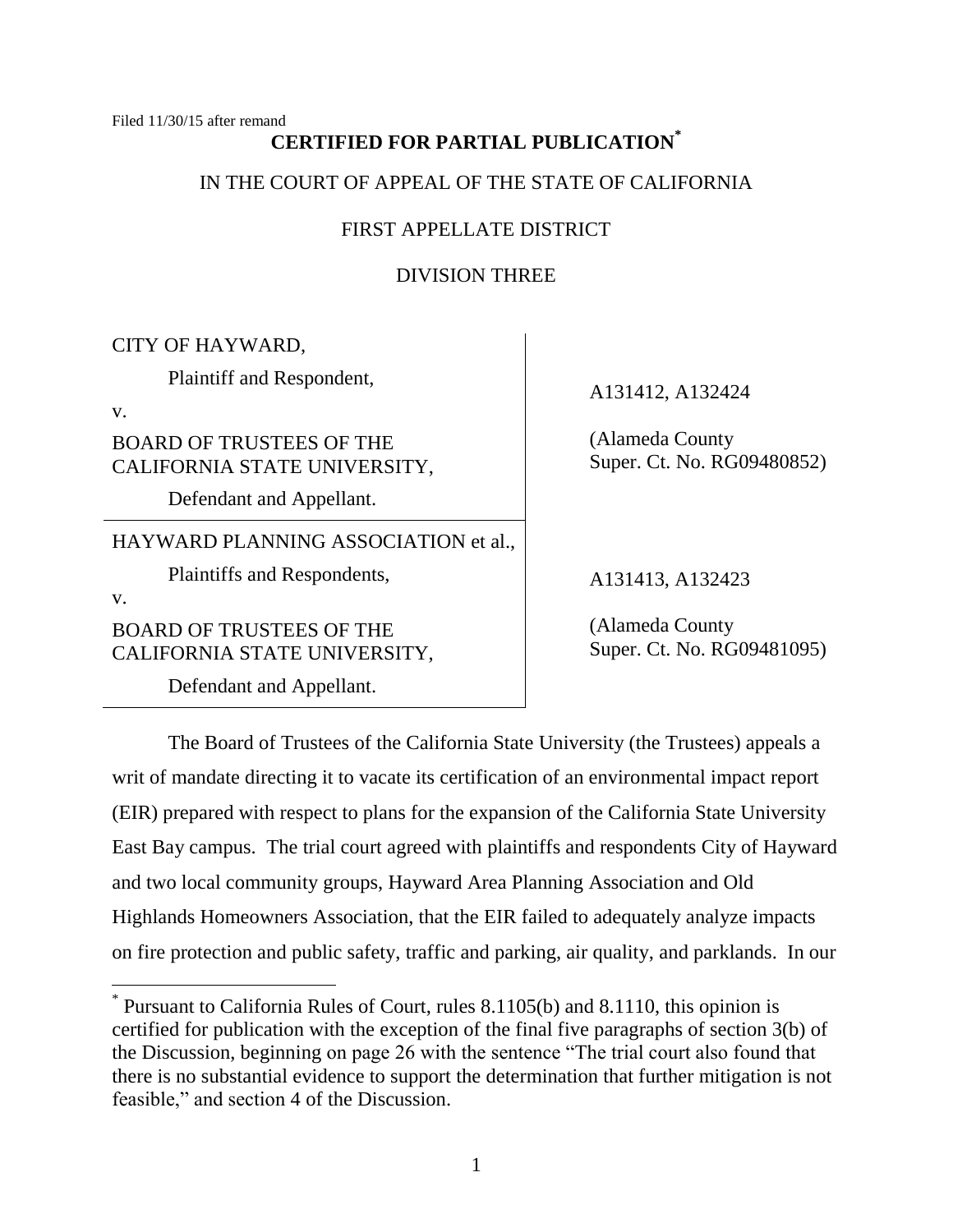initial opinion, this court concluded that the EIR is adequate in all respects except that its analysis of potential environmental impacts to parkland is not supported by substantial evidence. The California Supreme Court granted review, and subsequently transferred the matter back to this court with directions to vacate our prior decision and reconsider the cause in light of the court's decision in *City of San Diego v. Board of Trustees of California State University* (2015) 61 Cal.4th 945 (*City of San Diego*). Having received and considered the parties' supplemental briefing, we reissue our opinion, modified in section 3(c) of the Discussion to reflect the holding of the Supreme Court in *City of San Diego*.

#### **Factual and Procedural History**

The California State University East Bay (the University) is located within the City of Hayward (the city). The current physical capacity of the campus is 12,586 fulltime equivalent students. The University's assigned enrollment ceiling, however, since 1963 has been 18,000 full-time equivalent students. In 2009, the Trustees approved a master plan to guide campus development for the next 20-30 years in order to expand the campus's physical capacity to meet its assigned enrollment ceiling.

The University's master plan has the following specific project objectives: (1) enhance the campus learning environment within a walkable campus core and accommodate growth in campus enrollment up to the longstanding master plan ceiling of 18,000 full-time equivalent students; (2) create supportive student neighborhoods and foster a sense of community, increase on-campus housing to accommodate 5,000 students and identify locations on campus for faculty housing; (3) implement design improvements, including improved campus entryway and pedestrian promenades; (4) implement comprehensive environmentally sustainable development and operation strategies; and (5) maintain the original master plan design criteria to preserve views while protecting users from the elements. To achieve these objectives, the master plan proposes to accommodate growth through in-fill development of new facilities and replacement of seismically deficient or functionally obsolete facilities. In total, this involves 1,039,000 square feet of new/replaced academic, administrative and support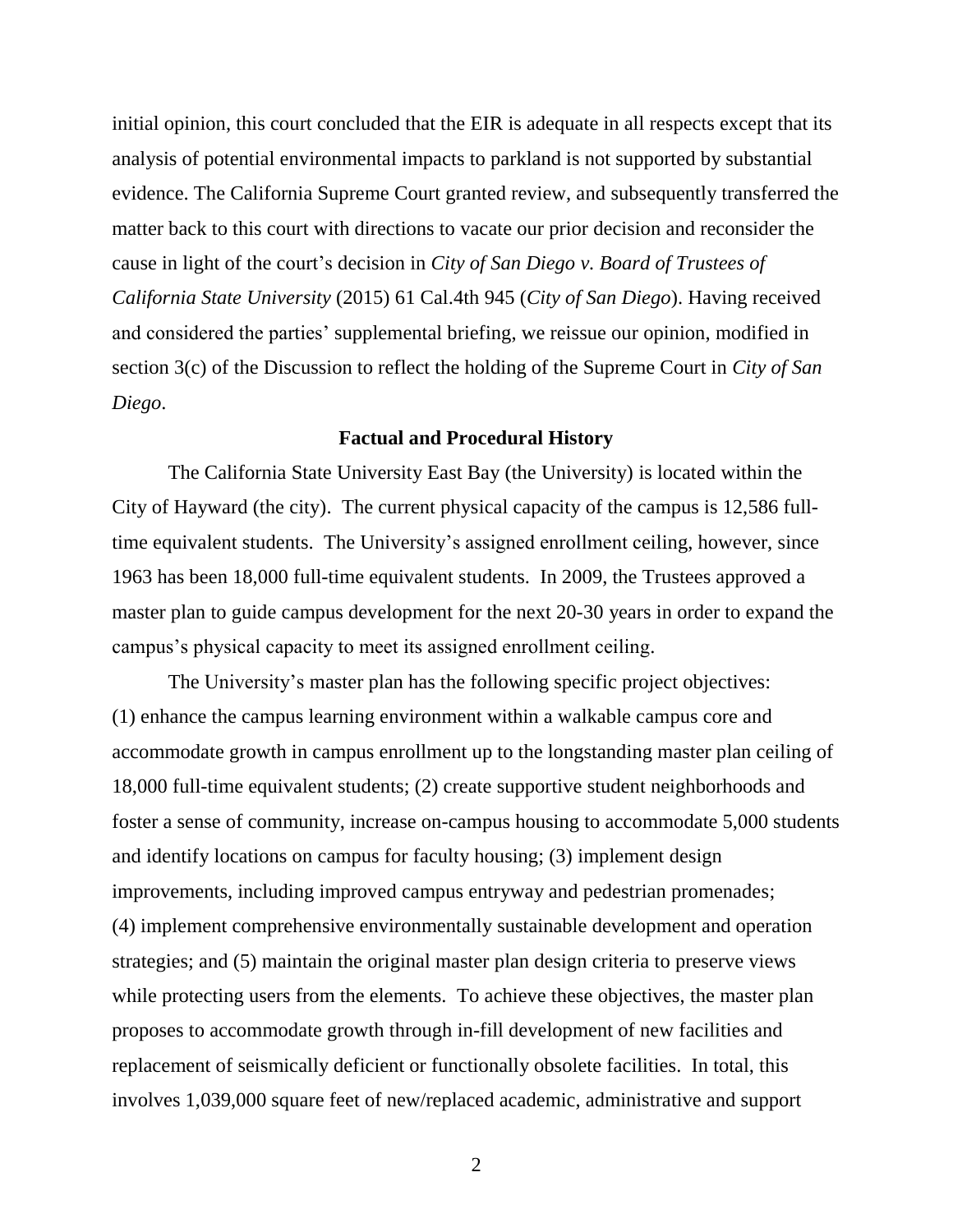space; 3,770 new student beds; and up to 220 faculty/staff housing units. These new and expanded facilities will be accommodated within the campus's existing land use configuration, consisting of an academic core surrounded by student residences and open space.

Having determined that an EIR was required to evaluate the potential significant environmental effects associated with the master plan, in April 2008 the Trustees' circulated a notice of preparation seeking input on the scope of the master plan EIR. In September 2008, the Trustees circulated a second notice of preparation notifying the public that the EIR would also include project-specific evaluation of two building projects. The first was the Pioneer Heights student housing project, which would provide an additional 600 beds in four buildings adjacent to existing dormitories. The second was the Harder Road parking structure project, which would replace an existing surface parking lot with a five-story parking structure.

Ultimately, the EIR studied aesthetics, air quality, biological resources, cultural resources, geology and soils, hazards and hazardous materials, hydrology and water quality, land use and planning, noise, population and housing, public services, traffic, circulation and parking, and utilities and service systems. The EIR analyzes three master plan project alternatives: reduced faculty/staff housing, reduced enrollment capacity, and no project; and two project-specific alternatives for the parking and student housing projects: reduced size and no project alternatives.

In March 2009, following issuance of a draft EIR and a public comment period, a final EIR was issued. The EIR concludes that the buildout under the master plan will result in significant impacts in four categories despite the implementation of all feasible mitigation measures: (1) aesthetics, (2) air quality, (3) cultural resources, and (4) traffic. All other impacts, including impacts on public services, were found to be insignificant or fully mitigated. The EIR concludes that the student housing project will not result in any significant environmental impacts. The EIR does find that the parking structure project will contribute to significant cumulative traffic impacts at three intersections, but that its other impacts are less than significant.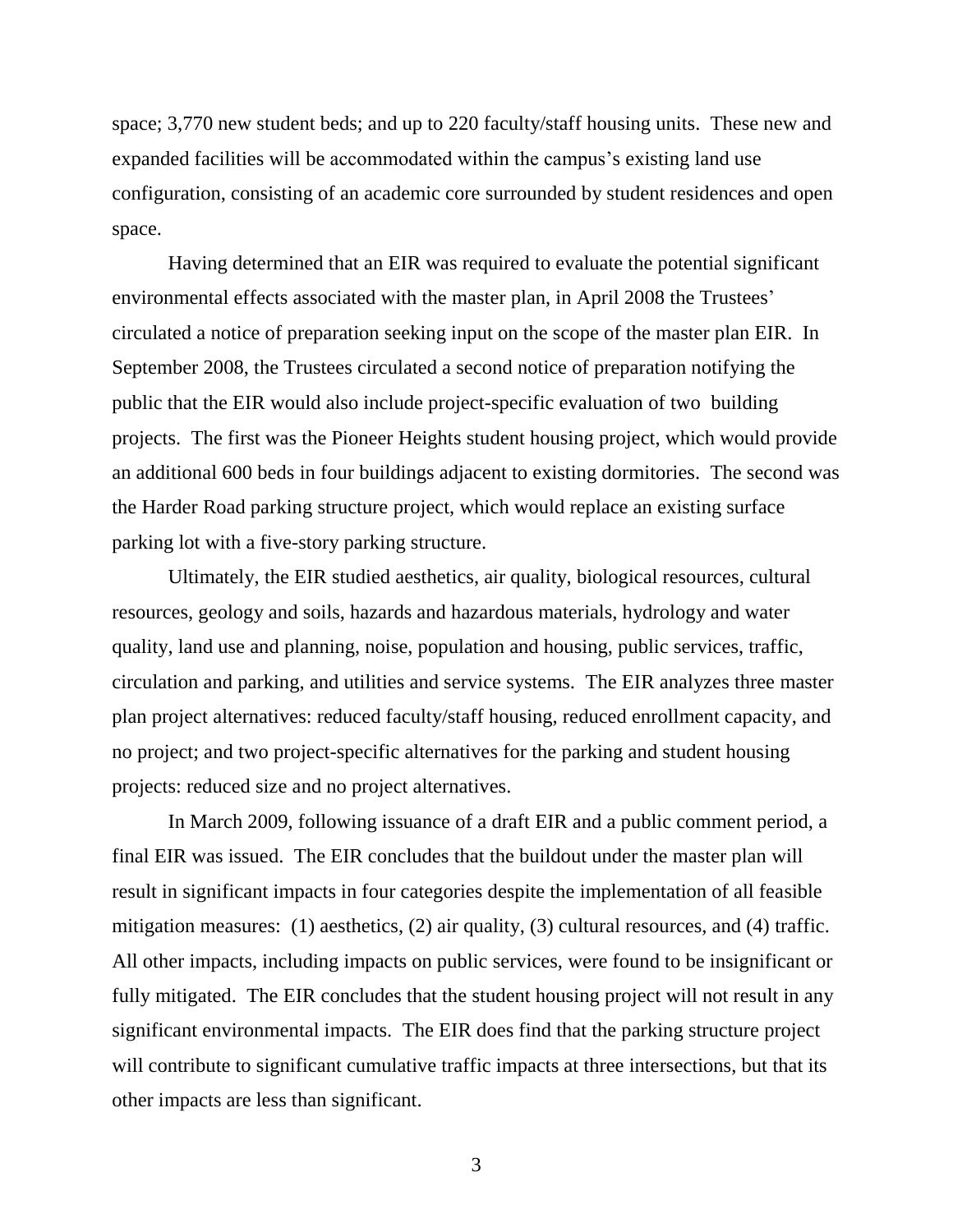On September 23, 2009, the Trustees adopted a resolution certifying the EIR. The Trustees found that "impacts of the project have been mitigated to the extent feasible by the mitigation measures identified in the final EIR." For those impacts that could not be mitigated to a less than significant level, the Trustees adopted a statement of overriding considerations, concluding that all feasible mitigation measures will be implemented, and that the remaining significant unavoidable effects are outweighed and acceptable due to overriding economic, legal, social, technological, and other benefits, including increased access to higher education, increased employment opportunities for highly trained workers, an enhanced campus learning environment, and sustainable development.

On October 23, 2009, the city filed its petition for writ of mandate challenging the certification of the EIR and approval of the master plan. The local community groups filed their petition on October 26, 2009. By stipulation, the cases were coordinated for briefing and hearing. On October 28, 2010, the court issued an order granting petition for writ of mandate. On December 21, 2010, separate judgments were entered in the two cases. The Trustees filed timely notices of appeal. The cases were consolidated on appeal for briefing and decision. $<sup>1</sup>$ </sup>

#### **Discussion**

## 1. *Standard of Review*

 $\overline{a}$ 

The Trustees' compliance with the California Environmental Quality Act (CEQA) (Pub. Resources Code, § 21000 et seq.) in the circumstances of this case is reviewed for an abuse of discretion. (Pub. Resources Code,  $\S 21168.5$ .)<sup>2</sup> "An appellate court's review

<sup>1</sup> Subsequently the trial court entered orders awarding attorney fees to respondents, which orders are the subject of separate appeals (Nos. A132423 and A132424). In view of the conclusions we reach on the merits of the principal appeal, we shall remand the appeals from the attorney fee awards for reconsideration. (See, e.g., *Environmental Protection Information Center v. Department of Forestry & Fire Protection* (2010) 190 Cal.App.4th 217.)

<sup>&</sup>lt;sup>2</sup> Public Resources Code section 21168.5 provides: "In any action or proceeding, other than an action or proceeding under Section 21168, to attack, review, set aside, void or annul a determination, finding, or decision of a public agency on the grounds of noncompliance with this division, the inquiry shall extend only to whether there was a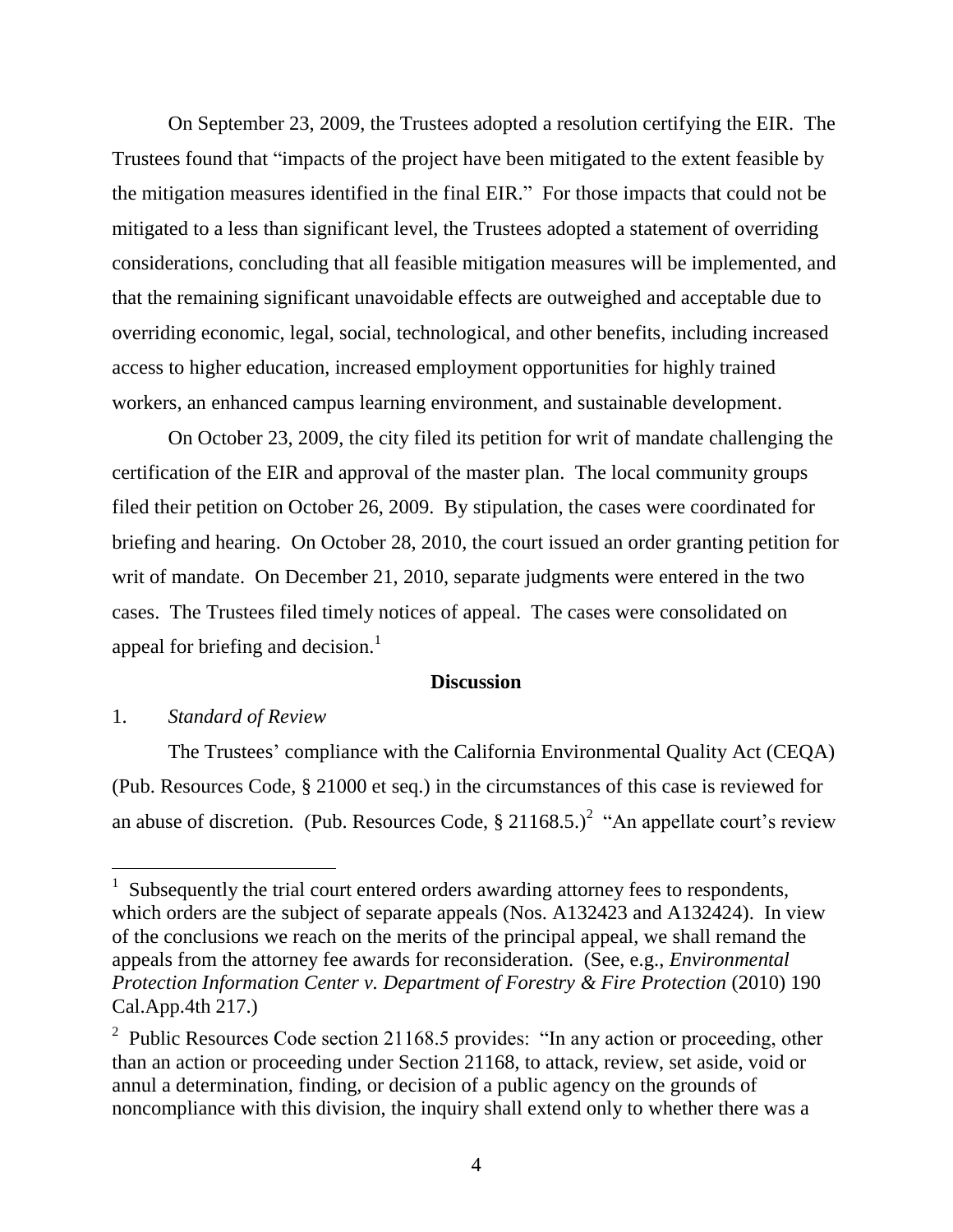of the administrative record for legal error and substantial evidence in a CEQA case, as in other mandamus cases, is the same as the trial court's: The appellate court reviews the agency's action, not the trial court's decision; in that sense appellate judicial review under CEQA is de novo. [Citations.] We therefore resolve the substantive CEQA issues ... by independently determining whether the administrative record demonstrates any legal error by the [public agency] and whether it contains substantial evidence to support the [public agency's] factual determinations." (*Vineyard Area Citizens for Responsible Growth, Inc. v. City of Rancho Cordova* (2007) 40 Cal.4th 412, 427.) We review de novo, or independently, the question whether the Trustees committed any legal error under CEQA (i.e., did not "proceed[] in a manner required by law") in preparing and certifying the EIR and approving the master plan. (Pub. Resources Code, § 21168.5.) When a public agency does not comply with procedures required by law, its decision must be set aside as presumptively prejudicial. (*Sierra Club v. State Bd. of Forestry* (1994) 7 Cal.4th 1215, 1236.) Noncompliance by a public agency with CEQA's substantive requirements or noncompliance with its information disclosure provisions that preclude relevant information from being presented to the public agency "constitute[s] a prejudicial abuse of discretion within the meaning of Sections 21168 and 21168.5 [of the Public Resources Code], regardless of whether a different outcome would have resulted if the public agency had complied with those provisions." (Pub. Resources Code, § 1005, subd. (a); *County of Amador v. El Dorado County Water Agency* (1999) 76 Cal.App.4th 931, 946.) "In other words, when an agency fails to proceed as required by CEQA, harmless error analysis is inapplicable. The failure to comply with the law subverts the purposes of CEQA if it omits material necessary to informed decisionmaking and informed public participation." (*County of Amador*, at p. 946.) We apply the substantial evidence standard of review to a public agency's "conclusions, findings, and determinations, and to challenges to the scope of an EIR's analysis of a topic, the

prejudicial abuse of discretion. Abuse of discretion is established if the agency has not proceeded in a manner required by law or if the determination or decision is not supported by substantial evidence."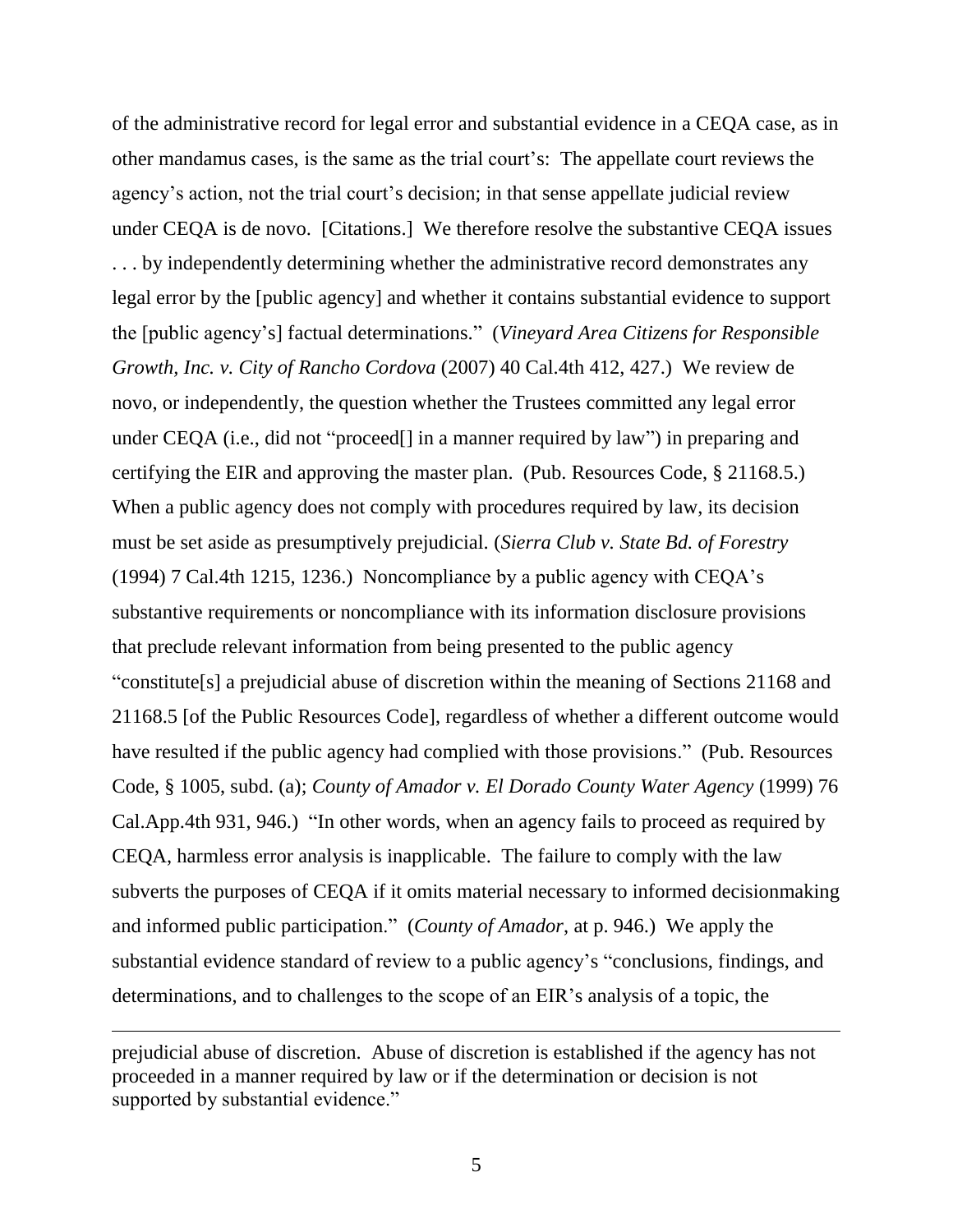methodology used for studying an impact, and the reliability or accuracy of the data upon which the EIR relied because these types of challenges involve factual questions." (*City of Long Beach v. Los Angeles Unified School Dist*. (2009) 176 Cal.App.4th 889, 898.) "Substantial evidence" is defined as "enough relevant information and reasonable inferences from this information that a fair argument can be made to support a conclusion, even though other conclusions might also be reached." (CEQA guidelines, § 15384, subd. (a).)<sup>3</sup> "The agency is the finder of fact and we must indulge all reasonable inferences from the evidence that would support the agency's determinations and resolve all conflicts in the evidence in favor of the agency's decision." (*Save Our Peninsula Committee v. Monterey County Bd. of Supervisors* (2001) 87 Cal.App.4th 99, 117.) However, "[a]rgument, speculation, unsubstantiated opinion or narrative, evidence which is clearly inaccurate or erroneous . . . is not substantial evidence. Substantial evidence shall include facts, reasonable assumptions predicated upon facts, and expert opinion supported by facts." (Pub. Resources Code, § 21082.2, subd. (c).)

#### 2. *Fire and Emergency Medical Services*

The EIR concludes that the increase in campus population will not result in a significant environmental impact in the category of fire and emergency medical services, which are provided by the Hayward Fire Department (HFD). The EIR explains, "Based on a service ratio of one staff person for 1,000 people, the additional daily population, including increases in [full time equivalent students], faculty, and staff, associated with the proposed Master Plan would result in a need for 11 additional firefighters. Given that there are 10 firefighters in each company, this equates to one additional fire company. Additional fire station facilities would be needed to house the staff required to serve the project's population. This would be achieved by adding another bay with an additional engine company, or by constructing an additional fire station. Construction associated

 $3$  The term "CEQA guidelines" refers to the regulations codified in title 14, section 15000 et seq. of the California Code of Regulations, which have been "prescribed by the Secretary of Resources to be followed by all state and local agencies in California in the implementation of [CEQA]." (CEQA Guidelines, § 15000.)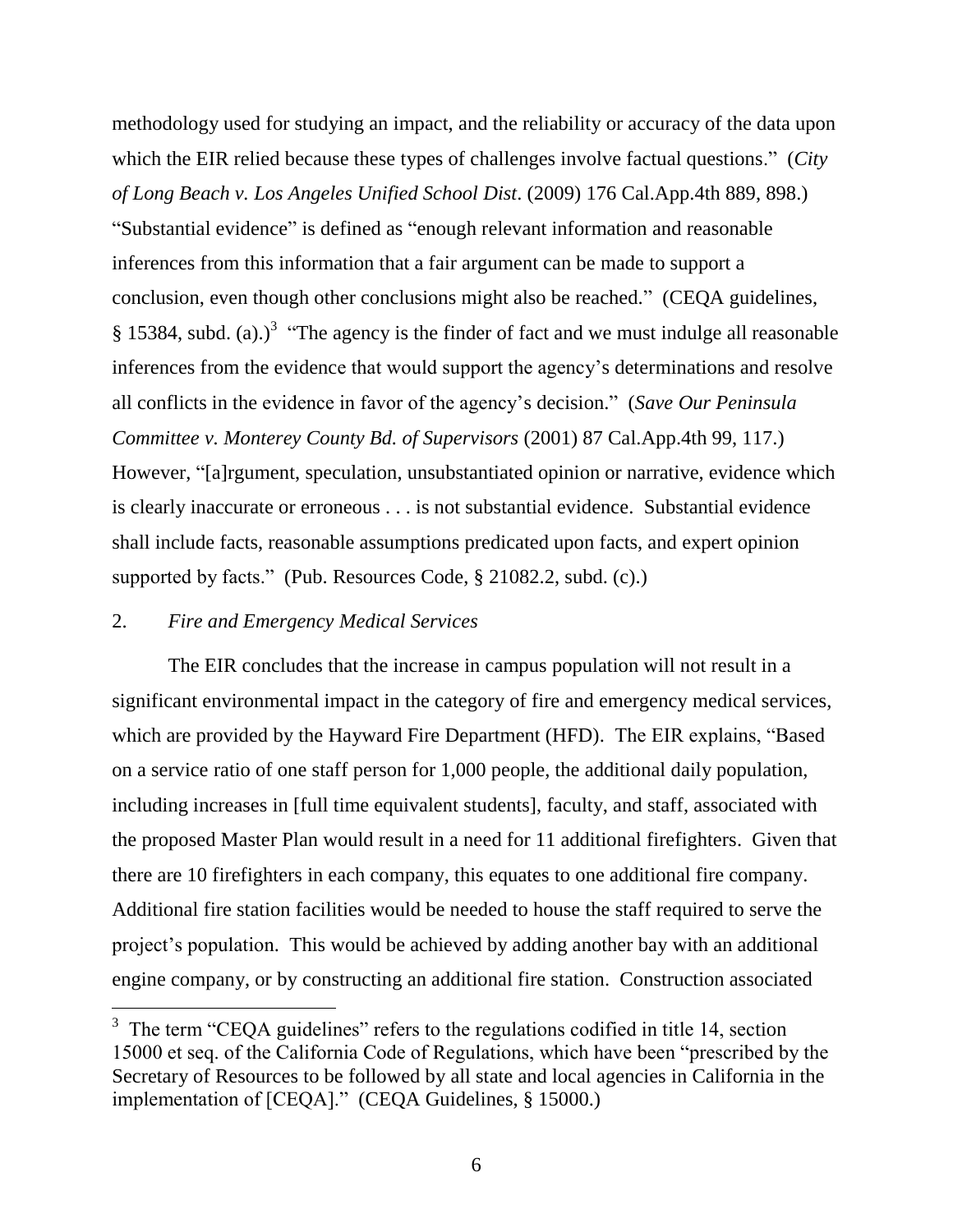with expanding or adding additional fire station facilities within the [city] would be subject to environmental review under CEQA. However, expansion or construction of a fire station would not result in significant environmental impacts due to the limited area that is typically required to build a fire station (between 0.5 and 1 acre) and its urban location. Therefore, the impact related to the provision of fire services to the campus would be less than significant." Based on this analysis the EIR concludes that no mitigation is required.<sup>4</sup>

In reaching this conclusion, the EIR applies the standard for significance set forth in appendix G, part XIV, of the CEQA guidelines,<sup>5</sup> which advises the agency to ask, "Would the project result in substantial adverse physical impacts associated with the provision of new or physically altered governmental facilities . . . the construction of which would cause significant environmental impacts, in order to maintain acceptable service ratios, response times or other performance objectives . . . ?"

Throughout the EIR process, the city argued that the standard of significance adopted by the Trustees was not sufficient. In its comments to the draft EIR, the city explained, "The University should have first analyzed the significance of the fire and emergency service impact and concluded that the impact on response times was a significant adverse impact on health and safety problems . . . , as evidenced by the need for 11 new firefighters to respond to the increased population while generally retaining

 $4$  The public safety section of the EIR also addresses additional concerns raised by HFD regarding "the density of proposed student housing, mixed-use construction with limited vehicular access within the context of campus topography, the provision of life-safety infrastructure (e.g., sprinkler systems, alarm systems, emergency generators), fire flow specifications, and hazardous materials" and concludes that "[a]lthough none of these concerns relate to the CEQA standard of significance, which is whether project implementation would require the construction of a new fire station or expansion of an existing fire station, the Campus has considered these comments . . . where relevant." The EIR includes assurances that the University will comply with all applicable fire safety regulations. Compliance with fire safety regulations is not an issue raised on appeal.

 $5$  Appendix G provides a checklist for use by lead agencies in determining whether a proposed project would have a significant effect on the environment.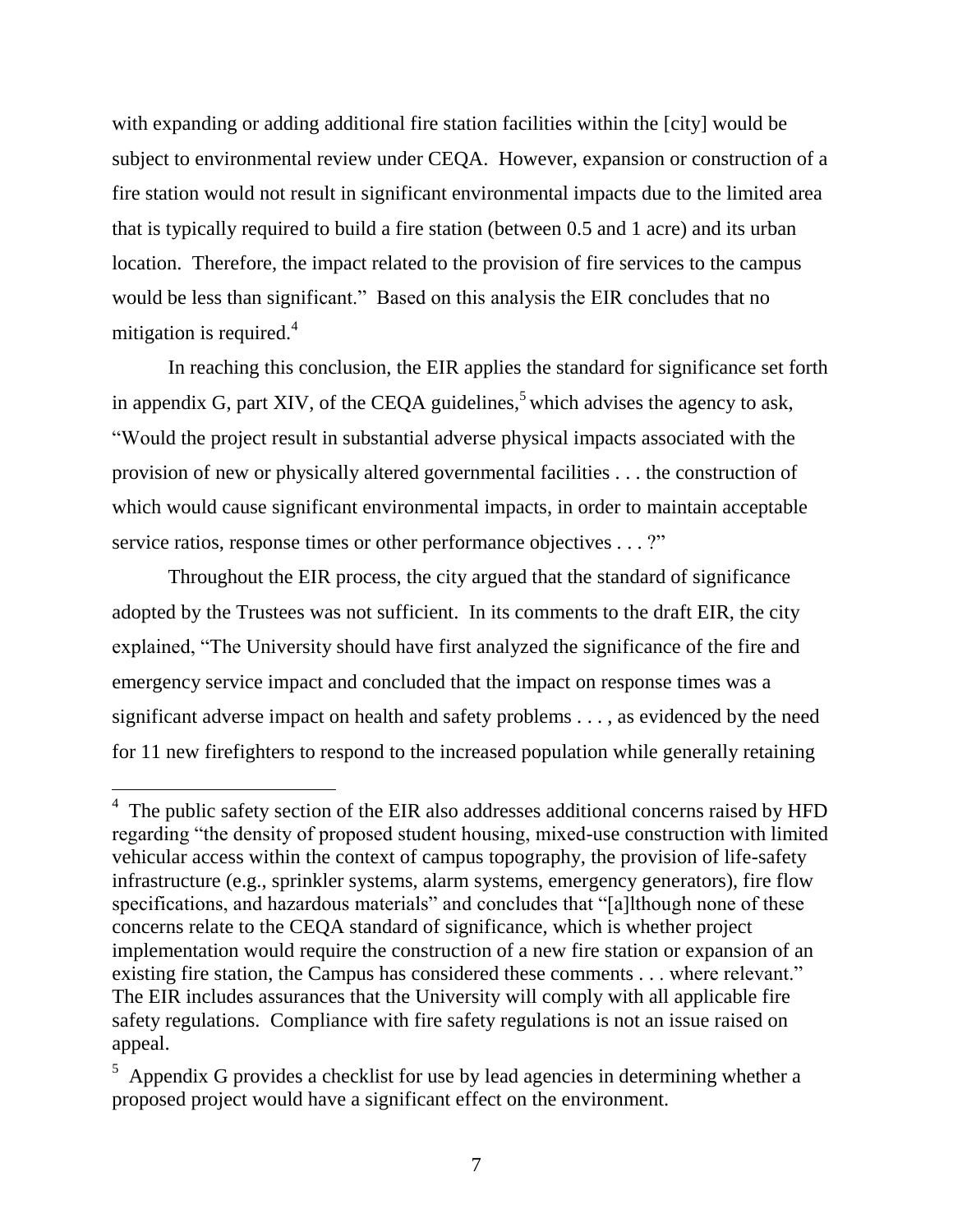the same or similar response times and service levels. It would be a significant impact because, at present, neither the 11 firefighters nor the facilities for them exist. Then, the University should have examined the possible mitigation measure(s) that could ameliorate this impact and determined that as least two things would be needed to mitigate this impact: (1) the hiring of 11 additional firefighters; and (2) facilities and equipment for these firefighters. Since the city provides the University with fire protection services, the facilities would likely be built on land outside of the University's jurisdiction. The mitigation for this impact would be a commitment of the University to provide necessary funding for the firefighters and the facilities."

The trial court agreed with the city, finding that the analysis in the EIR was inadequate in two respects. First, the court found that there was no substantial evidence to support the conclusion in the EIR that the construction of additional fire department facilities would not have a significant impact on the environment. Second, the court found that the EIR failed to fully analyze the potential impact of the master plan on the provision of fire and emergency response services. The trial court explained, "It is not that there is an increased demand for fire protection services that must per se be evaluated as an environmental impact. Rather it is the lack of adequate fire protection services consequent to the construction of the physical project that must be evaluated in the EIR as a significant effect of the project. The project will cause fire protection services, measured from the existing baseline, to change from adequate to inadequate. That condition of inadequate fire protection services causes an adverse effect on people and property, i.e., both people and property will not be safe in the event of a fire. It follows directly that the lack of adequate fire protection service must be regarded as a significant effect. [Citations.] Such a significant effect must be mitigated, if feasible."

We disagree with the trial court's first finding. The record supports the conclusion in the EIR that additional or expanded fire facilities will not have a significant environmental impact. The EIR acknowledges that construction of a new or expanded fire station will require compliance with CEQA, but concludes that there will be no significant impact based on its urban location and relatively small size. In its comments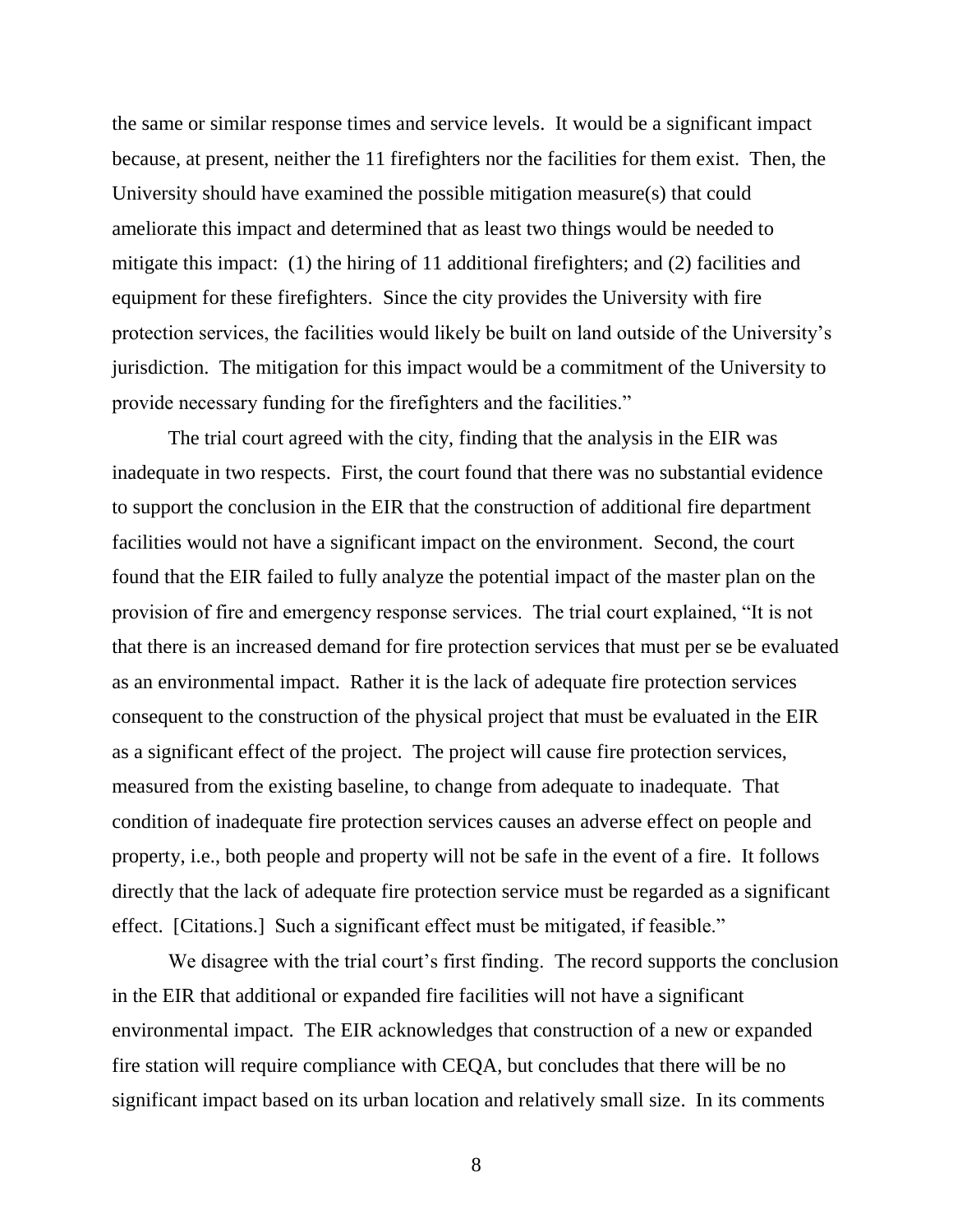to the draft EIR, the city argued that it is "improper for the DEIR to first state that an expansion or an additional fire station would require environmental review and then to immediately thereafter conclude that such a project would not result in an environmental impact. The University is not permitted to prejudge the future environmental impacts of a project that is not even in the pre-planning stages. Neither the University nor the city know whether either an expansion or addition would be needed and what that future expansion or addition would entail, much less where it would be located or when it would be considered. . . ." The EIR offers the following response: "Regarding the commenter's concern that the environmental impacts of a new or expanded fire station cannot be known at this time in the absence of a known site for such a facility, the Master Plan EIR explains why it concluded that the physical environmental impacts from the construction of such a facility would likely be less than significant. A new fire station would of necessity be located within the city limits of Hayward and since most of the city is highly developed, the site of a fire station would likely be an infill vacant lot. Even if it were to be located in a less intensely developed portion of the city such as parts of Hayward hills, the development of a fire station would disturb between 0.5 and 1 acre of land. The development at the scale (a two-story high fire station on less than 1 acre of land) is unlikely to result in significant unavoidable environmental impacts. Given the nature of the project (fire station) and its size, environmental documents for fire station construction or expansion are typically categorical exemptions or negative declarations (Note that some lead agencies have determined that fire station expansions qualify for a categorical exemption under section 15301 of the CEQA guidelines)." This explanation is reasonable and sufficient. Given the unknown size and precise location of the future facilities and the absence of control by the Trustees over the future decision-making process, no more detailed analysis is possible at this time. But in view of the known size requirements of a fire station and the general area within which the additional facilities necessarily will be placed, the determination that the new facilities will not result in a significant environmental impact is supported by substantial evidence.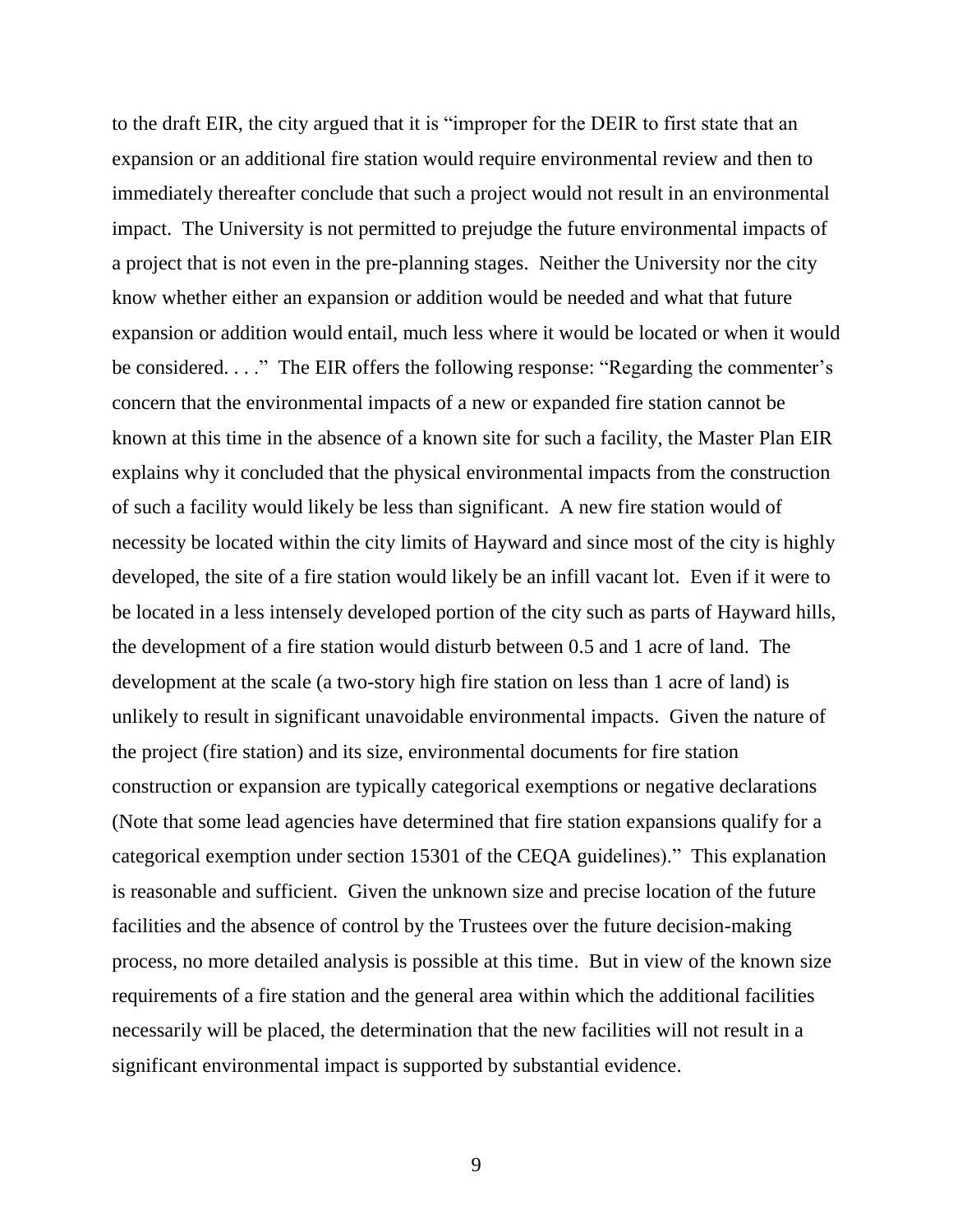We also reject the trial court's conclusion that CEQA requires the Trustees to provide mitigation to address the need for additional fire protection services. Respondents argue that the population increase will cause dangerously long response times and that the Trustees are required to fund the construction and staffing of an additional fire station to mitigate this significant impact. They assert, "Delayed response times have real impacts on both people and physical facilities. A delay in response could literally mean the difference between life and death, decrease the risk of survival, increase the severity and degree of a person's burns, or increase the total number and type of injuries. . . . A delay in response also affects the spread of fire, the growth of which is exponential." While this may be true, the obligation to provide adequate fire and emergency medical services is the responsibility of the city. (Cal. Const., art. XIII, § 35, subd. (a)(2) ["The protection of the public safety is the first responsibility of local government and local officials have an obligation to give priority to the provision of adequate public safety services."].) The need for additional fire protection services is not an *environmental* impact that CEQA requires a project proponent to mitigate. Section 15382 of the CEQA guidelines defines "significant effect on the environment" as "a substantial, or potentially substantial, adverse change in any of the physical conditions within the area affected by the project including land, air, water, minerals, flora, fauna, ambient noise, and objects of historic or aesthetic significance. An economic or social change by itself shall not be considered a significant effect on the environment. A social or economic change related to a physical change may be considered in determining whether the physical change is significant."

*Goleta Union School Dist. v. Regents of University of California* (1995) 37 Cal.App.4th 1025 is instructive. In that case, the court evaluated the potential impact of increased university population on local public schools, which is also included as a public service under appendix G. In that case, the EIR estimated that the anticipated population increase would result in a shortage of approximately 172 seats at the local elementary school. The EIR described several options the school district might choose to accommodate the shortfall, including redistributing students to other facilities, beginning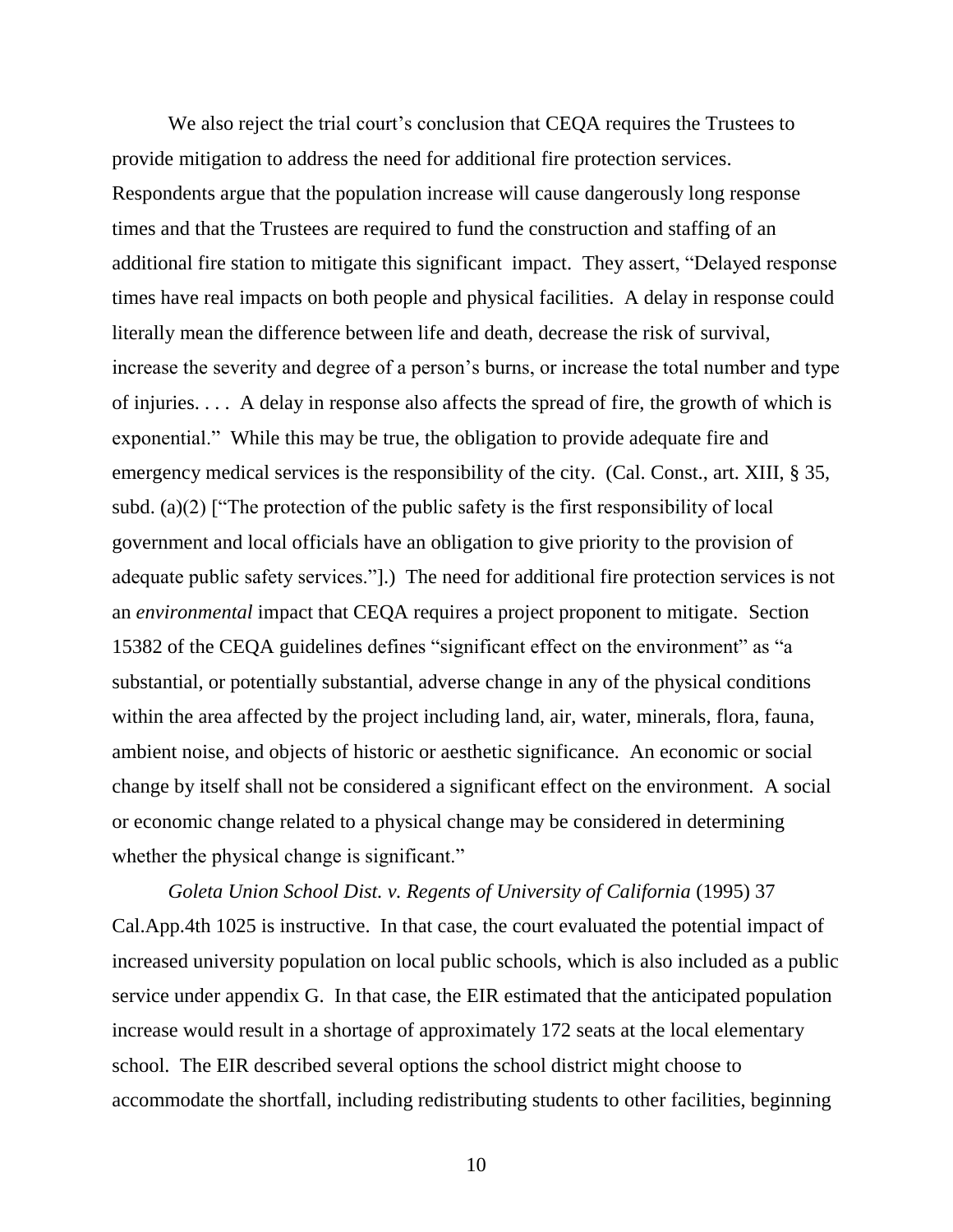year-round schools, increasing the use of portable classrooms and building permanent new classroom facilities. (*Id*. at pp. 1028-1029.) While the university offered to contribute a fair share to the cost of mitigating any physical environmental impacts associated with these options, the school district sought guaranteed funding for building a new school, arguing that the overcrowding itself was an environmental impact for which mitigation was required. (*Id*. at p. 1029.) Relying on section 15382, the court rejected the school district's argument that "classroom overcrowding, per se, . . . constitute[s] a significant effect on the environment under CEQA." (*Id*. at p. 1032.) The court explained, "in some cases socio-economic effects may cause physical changes that significantly affect the environment. An example might be a five-fold increase in student enrollment. Such a large increase would likely necessitate the construction of additional classrooms. That is not the case here. . . . [Citations.] [¶] The SEIR [supplemental EIR] was required here only because the trial court believed the project would ultimately require physical changes in the environment such as construction of new school facilities, new bus schedules and changed traffic patterns." (*Ibid*.) Ultimately, the court concluded that "[b]ecause the projected increases in student enrollment here do not in themselves constitute a significant physical impact on the environment, no findings were required in the SEIR to show that the plan alleviates increased enrollment." (*Id*. at p. 1033.) Likewise, in the present case the Trustees satisfied their obligations under CEQA by evaluating whether the additional fire protection services that must be provided by the city will result in any significant environmental impacts. Having concluded based on substantial evidence that the increased fire personnel and housing would not cause a significant environmental impact, no mitigation measures were required.

Contrary to respondents' argument*, City of Marina v. Board of Trustees of California State University* (2006) 39 Cal.4th 341 does not provide authority for requiring the Trustees to pay for an additional fire station and the salaries of additional fire fighters. In that case, the EIR found that the expansion of the California State University's Monterey Bay campus would have "significant effects on the physical environment," explaining with respect to fire protection that " '[c]ampus population and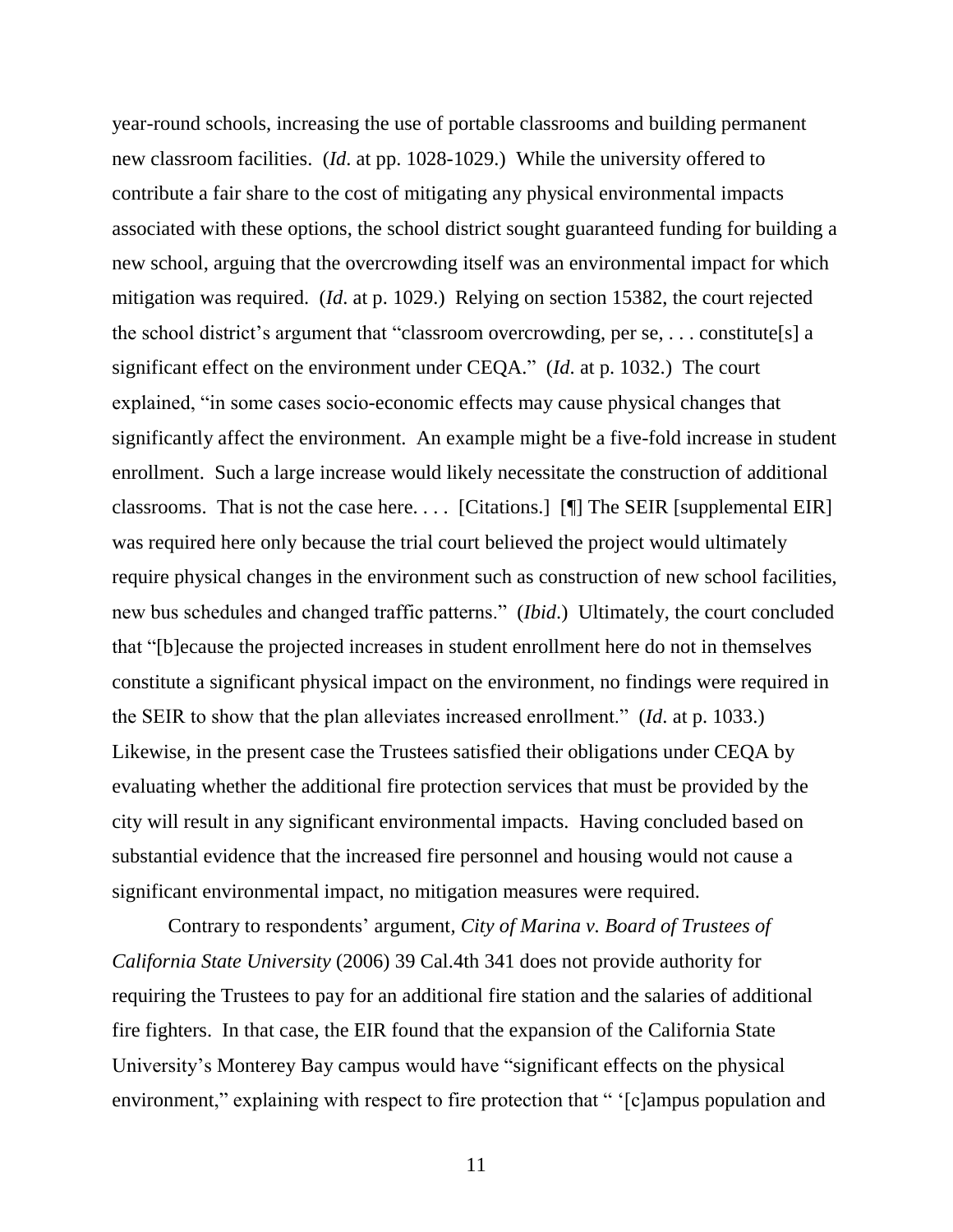facility growth will result in increased demand for fire protection services.' " (*Id*. at p. 350.) <sup>6</sup> Having found that the project would cause significant environmental impacts outside its campus, the Trustees nonetheless refused to fund as mitigation "improvements to fire protection services" in surrounding areas in part on the ground that the Trustees may not legally contribute funds toward these improvements. (*Id*. at pp. 352-353.) The California Supreme Court rejected this argument, finding that a voluntary payment for infrastructure improvements made in mitigation of off-campus environmental effects of the expansion of the campus is not prohibited by law. (*Id*. at pp. 356-357.) The court explained that it is the responsibility of the Trustees to "determine the amount of any voluntary contribution [they] may choose to make as a way of satisfying their obligation under CEQA to mitigate the environmental effects of their project," subject to review for an abuse of discretion, and that nothing obliged the Trustees to pay more than is necessary to mitigate its environmental effects. (*Id*. at pp. 361-362.) The opinion addresses only the ability of the Trustees to make voluntary payments as part of its obligation to mitigate impacts it has identified as significant. The Supreme Court analysis accepts the premise from the EIR that the proposed project would result in significant environmental impacts requiring mitigation measures and addresses only whether there is a legal prohibition on the Trustees' ability to make a voluntary payment in satisfaction of its mitigation obligations. In contrast, the EIR in the present case determines, based on substantial evidence, that implementation of the master plan will not result in a significant impact in this respect. Therefore *City of Marina* provides no

 $\overline{a}$ 

<sup>&</sup>lt;sup>6</sup> There is no discussion in *City of Marina* regarding the standard of significance applied by the Trustees to reach the conclusion that the master plan would cause substantial environmental impacts in the area of public services. However, the campus in that case was being developed on an old military base with limited existing public services. In contrast, the campus being expanded in the present case is surrounded by a functioning municipality with significant public services. In all events, the analysis in *City of Marina*  proceeds on the premise that the expansion would have a significant environmental impact, whereas in the present case the finding, supported by substantial evidence, is to the contrary.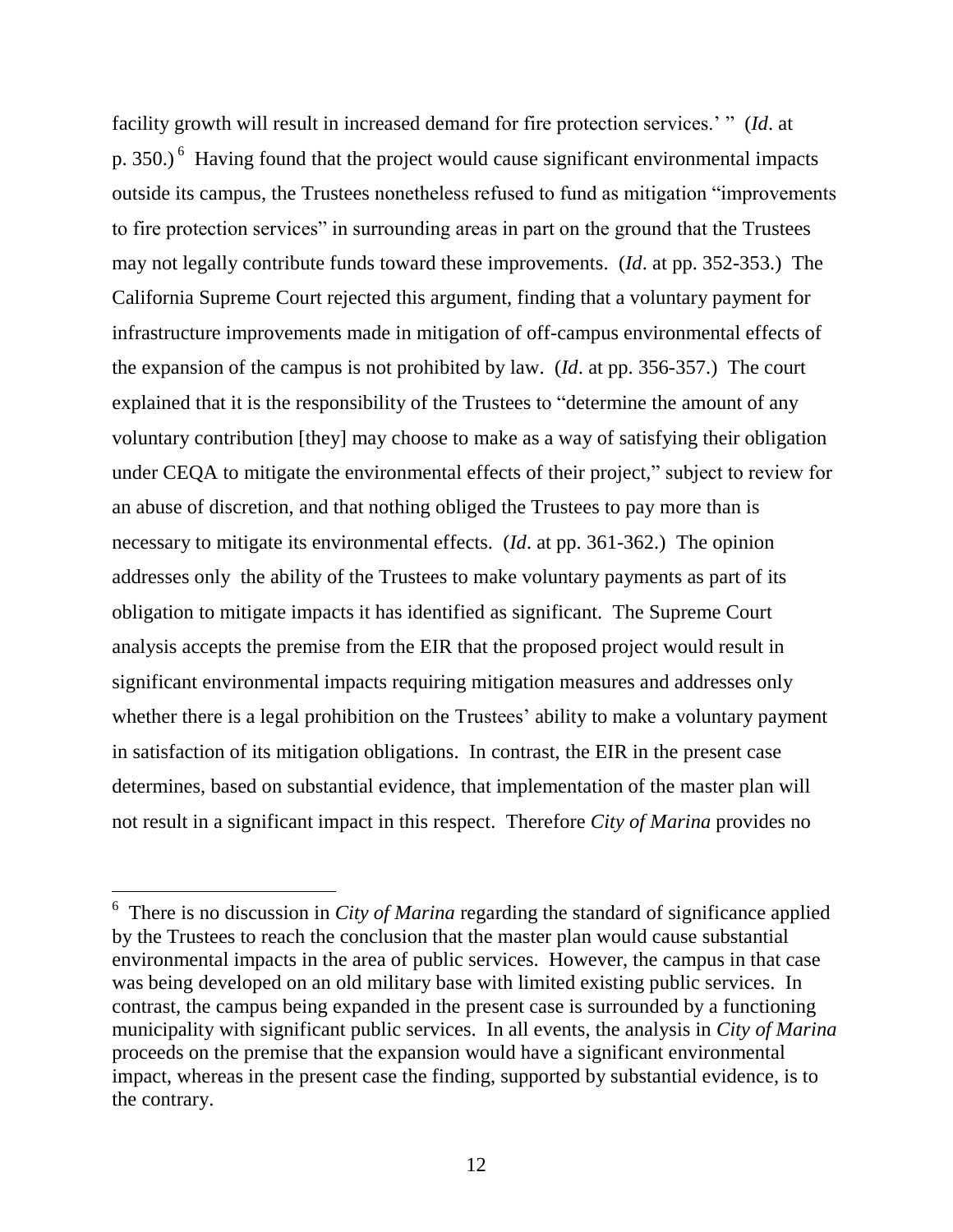authority for the contention that the Trustees must fund the expansion of fire department services that the campus expansion will require.

Relying on *Bakersfield Citizens for Local Control v. City of Bakersfield* (2004) 124 Cal.App.4th 1184, respondents argue that delayed response times must be evaluated as a "health and safety problem" under section 15126.2 of the CEQA guidelines.<sup>7</sup> In *Bakersfield Citizens for Local Control v. City of Bakersfield* , *supra,* 124 Cal.App.4th at page 1219, the EIR concluded that construction and operation of a shopping center would cause significant unavoidable direct adverse impacts to regional air quality. The court found that the EIR was inadequate because it "failed to correlate the identified adverse air quality impacts to resultant adverse health effects." (*Ibid*.) The court explained, "Guidelines section 15126.2, subdivision (a) requires an EIR to discuss, inter alia, 'health and safety problems caused by the physical changes' that the proposed project will precipitate. Both of the EIRs concluded that the projects would have significant and unavoidable adverse impacts on air quality. It is well known that air pollution adversely affects human respiratory health. [Citation.] Emergency rooms crowded with wheezing sufferers are sad but common sights in the San Joaquin Valley and elsewhere. Air quality indexes are published daily in local newspapers, schools monitor air quality and restrict outdoor play when it is especially poor and the public is warned to limit their activities on days when air quality is particularly bad. Yet, neither EIR acknowledges the health

<sup>&</sup>lt;sup>7</sup> CEQA guideline section15126.2, subdivision (a) provides: "An EIR shall identify and focus on the significant environmental effects of the proposed project. In assessing the impact of a proposed project on the environment, the lead agency should normally limit its examination to changes in the existing physical conditions in the affected area as they exist at the time the notice of preparation is published . . . . Direct and indirect significant effects of the project on the environment shall be clearly identified and described, giving due consideration to both the short-term and long-term effects. The discussion should include relevant specifics of the area, the resources involved, physical changes, alterations to ecological systems, and changes induced in population distribution, population concentration, the human use of the land (including commercial and residential development), health and safety problems caused by the physical changes, and other aspects of the resource base such as water, historical resources, scenic quality, and public services."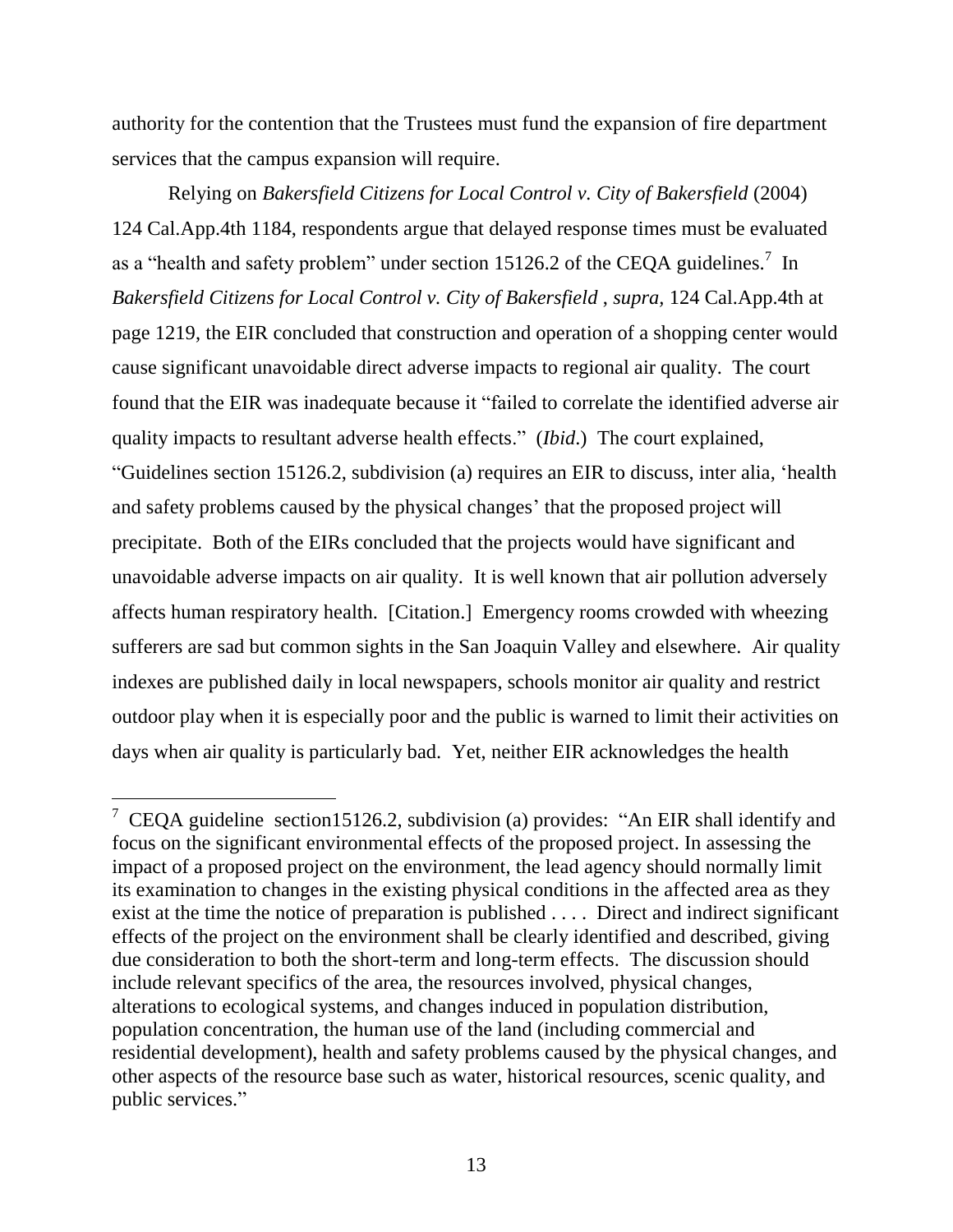consequences that necessarily result from the identified adverse air quality impacts. Buried in the description of some of the various substances that make up the soup known as 'air pollution' are brief references to respiratory illnesses. However, there is no acknowledgement or analysis of the well-known connection between reduction in air quality and increases in specific respiratory conditions and illnesses. After reading the EIR's, the public would have no idea of the health consequences that result when more pollutants are added to a nonattainment basin. On remand, the health impacts resulting from the adverse air quality impacts must be identified and analyzed in the new EIR's." (*Id.* at pp. 1219-1220.)

In the present case the EIR does analyze response times and their impact on public safety. The EIR concludes that the project will cause response times to fall to an inadequate service level and finds that 11 additional fire fighters will be required to maintain adequate service levels. The EIR also sets forth the measures needed to provide adequate emergency services and concludes, as discussed above, that those measures will not have a significant impact on the environment. A concerned citizen reading the EIR in this case would understand the impacts of the proposed increase in population on emergency services in the area. Nothing in *Bakersfield Citizens for Local Control* implies that the delayed response times are an impact that must be mitigated by the project sponsor, here the Trustees.

*Christward Ministry v. Superior Court* (1986) 184 Cal.App.3d 180, also cited by respondents, demonstrates this point. In that case the court found that an EIR was required to evaluate the potential environmental impacts of a waste management facility on nearby property used as a religious retreat. The court explained, "The guidelines . . . state '[e]conomic or social effects of a project may be used to determine the significance of physical changes caused by the project.' [Citation.] The following example is given: '[I]f the construction of a road and the resulting increase in noise in an area disturbed existing religious practices in the area, the disturbance of the religious practices could be used to determine that the construction and use of the road and the resulting noise would be significant effects on the environment. The religious practices would need to be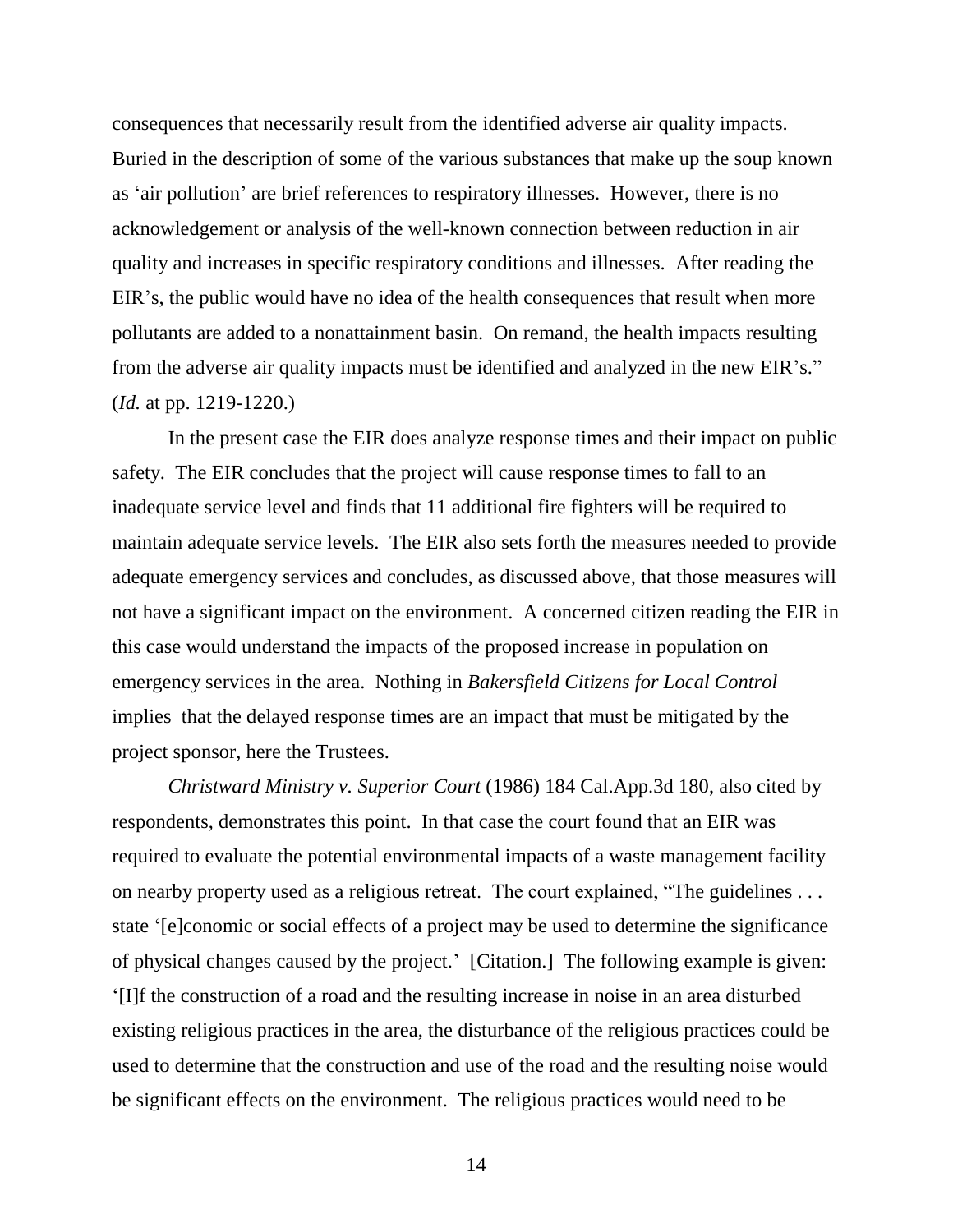analyzed only to the extent to show that the increase in traffic and noise would conflict with the religious practices.' [Citation.] Christward presented evidence that the presence of solid waste facilities would disturb its religious practices, worship in the natural environment of the Cresthaven Retreat." (*Id*. at p. 197, citing § 15131, subd. (b).) Applying this analysis in the present case, delayed response times, like interference with religious practices, may be a factor in determining whether the increased population concentration is significant. Under section 15131, subdivision (a), however, "The intermediate economic or social changes need not be analyzed in any detail greater than necessary to trace the chain of cause and effect. The focus of the analysis shall be on the physical changes." The EIR in this case properly notes the effect of population increases on service levels but concludes that the impact is not significant because services can be maintained at an adequate level with the increase in personnel and expansion of facilities that will not adversely affect the environment.

The potential dangers associated with delayed response times do not mandate a finding of significance under section 15065, subdivision (a)(4) of the Guidelines, which provides: "A lead agency shall find that a project may have a significant effect on the environment and thereby require an EIR to be prepared for the project where there is substantial evidence, in light of the whole record, that any of the following conditions may occur:  $[\n\mathbb{T} \dots \mathbb{T}]$  (4) The environmental effects of a project will cause substantial adverse effects on human beings, either directly or indirectly." Based on the analysis discussed above, there is no basis to conclude that the increased population will cause a "substantial adverse effect on human beings." Although there is undoubtedly a cost involved in the provision of additional emergency services, there is no authority upholding the city's view that CEQA shifts financial responsibility for the provision of adequate fire and emergency response services to the project sponsor. The city has a constitutional obligation to provide adequate fire protection services. Assuming the city continues to perform its obligations, there is no basis to conclude that the project will cause a substantial adverse effect on human beings.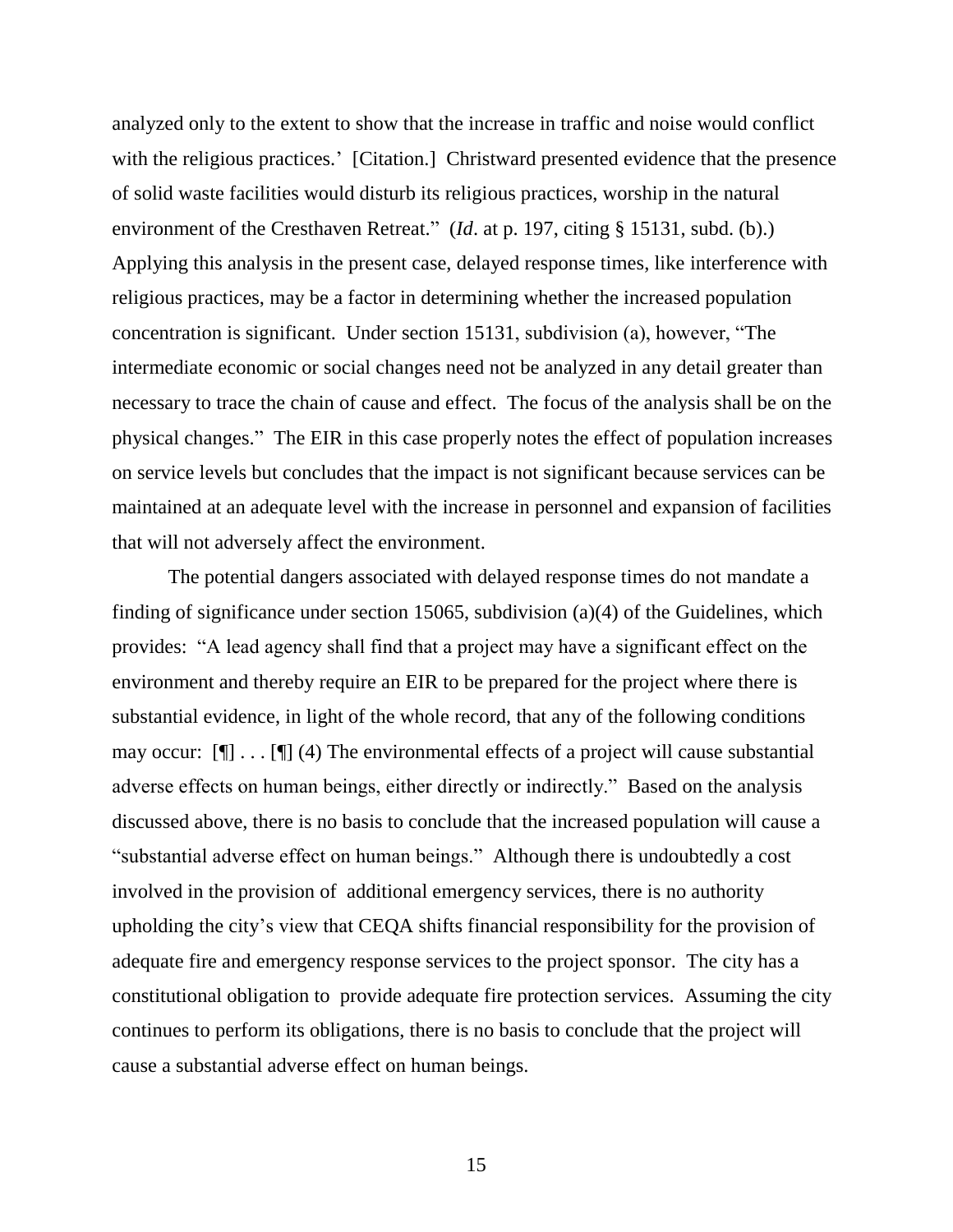Finally, we find no deficiency in the EIR's analysis of cumulative impacts on public services. The EIR bases its analysis of cumulative impacts on the evaluation of cumulative impacts made in connection with the adoption of the city's general plan, "adding the impacts from the campus growth to those projected for the rest of the city." The EIR for the city's general plan found no cumulative impact from city growth on fire services and the master plan EIR finds no significant effect on fire services, for which reason the EIR concludes that "the cumulative effect would be less than significant." If the city's finding was in fact based on a "planning assumption that necessary mitigation would be paid by developers making their fair share contributions for mitigations related to their projects," as the trial court observed, the fact remains that the city does not anticipate any significant impact on fire services from its growth and the EIR finds that there will be no significant environmental impact as a result of increased fire services necessitated by campus growth. Accordingly, the EIR reasonably concludes that any cumulative impact of the growth will be less than significant in this respect. (See *Santa Monica Chamber of Commerce v. City of Santa Monica* (2002) 101 Cal.App.4th 786, 799 ["Just as zero when added to any other sum results in no change to the final amount, so, too, when no environmental impacts cognizable under CEQA are added to the alleged environmental impacts of past projects, there is no cumulative increased impact."].)

Thus, we conclude that the EIR adequately analyzes the impact of the project on fire and emergency services and the writ of mandate must be modified to the extent it requires any further analysis of this subject.

3. *Traffic Impacts*

# a. Faculty Housing – Grandview Alternative

The master plan notes that due to the high cost of housing, particularly in California, "university and college campuses are exploring and in some cases implementing housing projects targeted to faculty and staff." The plan acknowledges that the cost of constructing and managing faculty housing can make such projects infeasible and explains that "[a]t this time there is no specific program for housing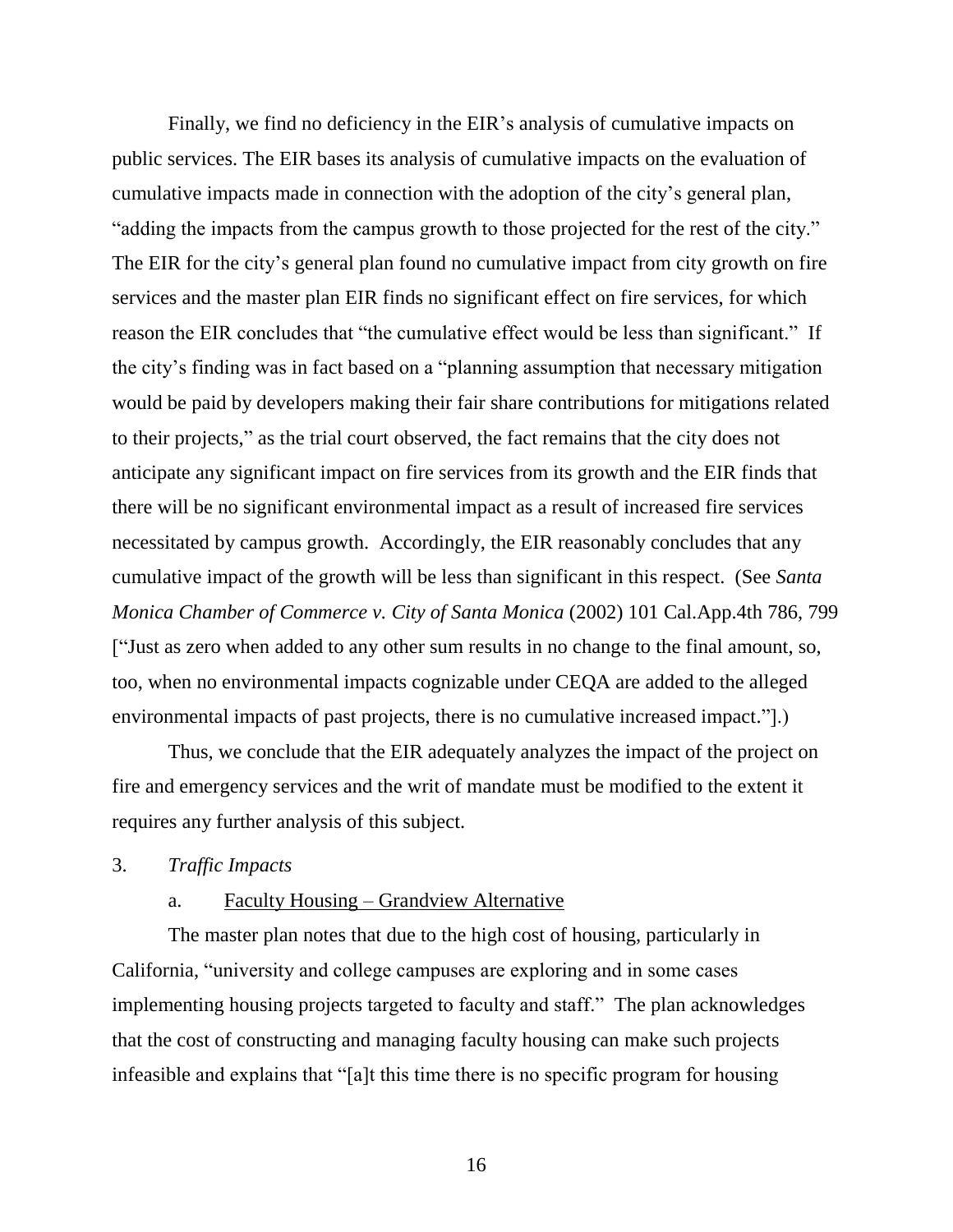planned, but as the demand for this type of housing is better understood, further study will evaluate the suitability and timing of possible development." Expressing a desire to "begin to explore housing options," however, the plan identifies three potential locations that may be suitable for future construction of affordable faculty housing. One of the locations "lies on the south of the developed portion of campus, just east and above the . . . student housing area. This site would be accessed most easily from Grandview Avenue and possibly from the student housing area."

The EIR concludes that the construction of faculty housing at this alternative location will not have a significant environmental impact as a result of increased parking or traffic. The EIR explains, "If this site is eventually selected for housing development, it will be determined at that time whether access to the housing would be provided via the campus streets that serve the Pioneer Heights student housing complex or via Civic Avenue, Cotati Road, and Grandview Avenue. Conservatively, it was assumed for the purposes of this traffic analysis that residents of the faculty and staff housing would use the Civic Avenue route to access their homes. Trips added by the development of this housing to the intersection of Hayward Boulevard and Civic Avenue were evaluated for their effect on intersection operations. The number of trips that would be added during the AM and PM peak hour would not affect the operation of this signalized intersection. The impact would therefore be less than significant." The Trustees have made clear that "[i]n the event that at some future date the University does consider development of this site, additional project-level studies and CEQA review will be conducted, which would require a more detailed analysis of the effect of project traffic on the narrow residential streets in the Grandview neighborhood, and would also require an evaluation as to the feasibility of providing access to this site from the roadway serving the [student housing] area. Any impacts deemed significant would be identified and the appropriate mitigation required as part of the detailed analysis."

Respondents objected to this analysis, arguing that the EIR should have evaluated potential impacts to additional roads in the immediate neighborhood. The trial court agreed, finding that the EIR improperly deferred analysis of traffic impacts caused by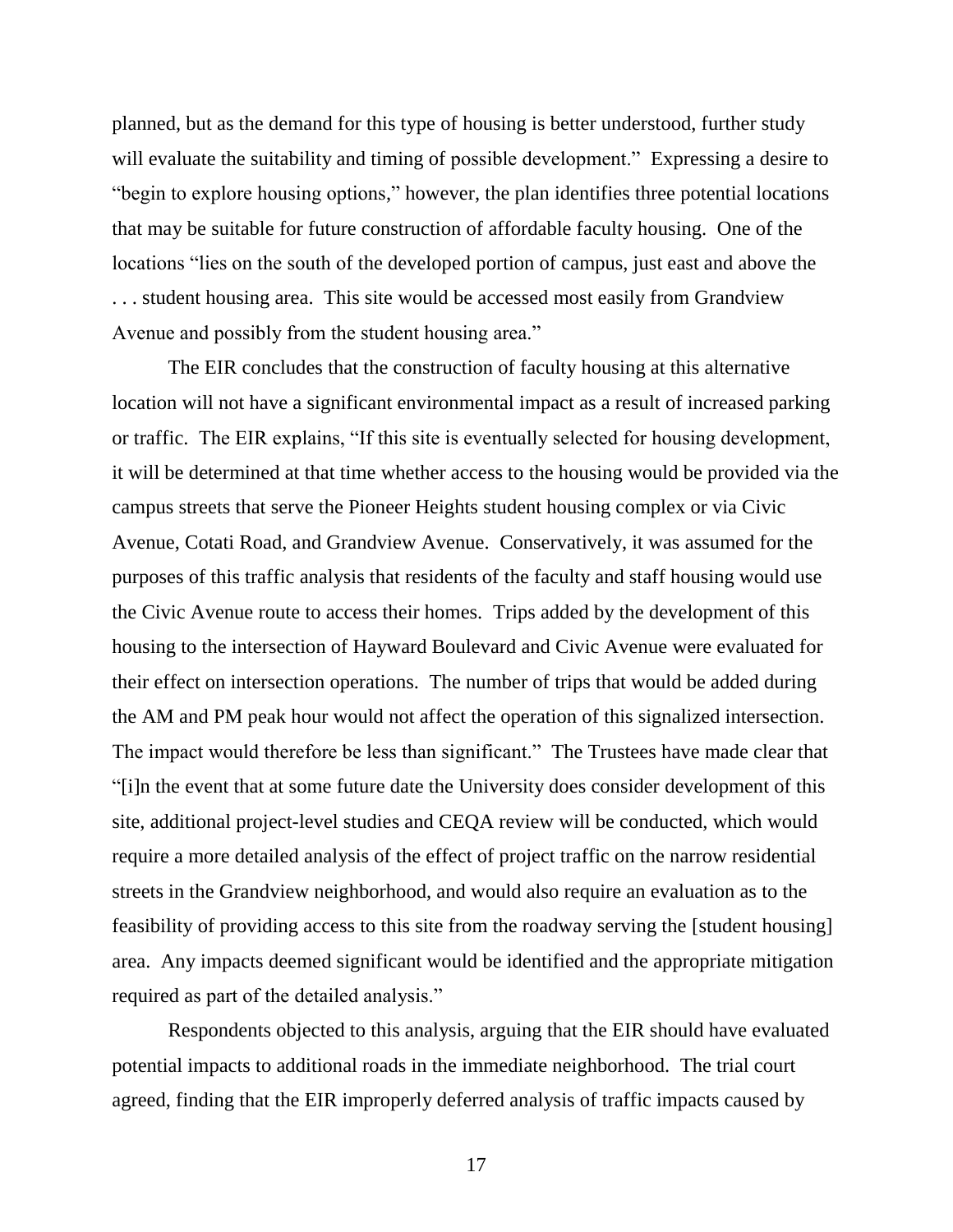potential faculty housing on surrounding small residential streets. For the reasons discussed below, we conclude that the analysis of potential sites for faculty housing was sufficient for a program EIR.

"A program EIR . . . is 'an EIR which may be prepared on a series of actions that can be characterized as one large project' and are related in specified ways. [Citation.] An advantage of using a program EIR is that it can '[a]llow the lead agency to consider broad policy alternatives and program wide mitigation measures at an early time when the agency has greater flexibility to deal with basic problems or cumulative impacts.' [Citation.] Accordingly, a program EIR is distinct from a project EIR, which is prepared for a specific *project* and must examine in detail site-specific considerations. [Citation.] [¶] Program EIR's are commonly used in conjunction with the process of tiering. [Citation.] Tiering is 'the coverage of general matters in broader EIRs (such as on general plans or policy statements) with subsequent narrower EIRs. . . .' [Citation.] Tiering is proper 'when it helps a public agency to focus upon the issues ripe for decision at each level of environmental review and in order to exclude duplicative analysis of environmental effects examined in previous environmental impact reports.' [Citations.] [¶] In addressing the appropriate amount of detail required at different stages in the tiering process, the CEQA Guidelines state that '[w]here a lead agency is using the tiering process in connection with an EIR for a large-scale planning approval, such as a general plan or component thereof . . . , the development of detailed, site-specific information may not be feasible but can be deferred, in many instances, until such time as the lead agency prepares a future environmental document in connection with a project of a more limited geographic scale, as long as deferral does not prevent adequate identification of significant effects of the planning approval at hand.' [Citation.] This court has explained that '[t]iering is properly used to defer analysis of environmental impacts and mitigation measures to later phases when the impacts or mitigation measures are not determined by the first-tier approval decision but are specific to the later phases.' " (*In re Bay-Delta etc.* (2008) 43 Cal.4th 1143, 1169-1170.)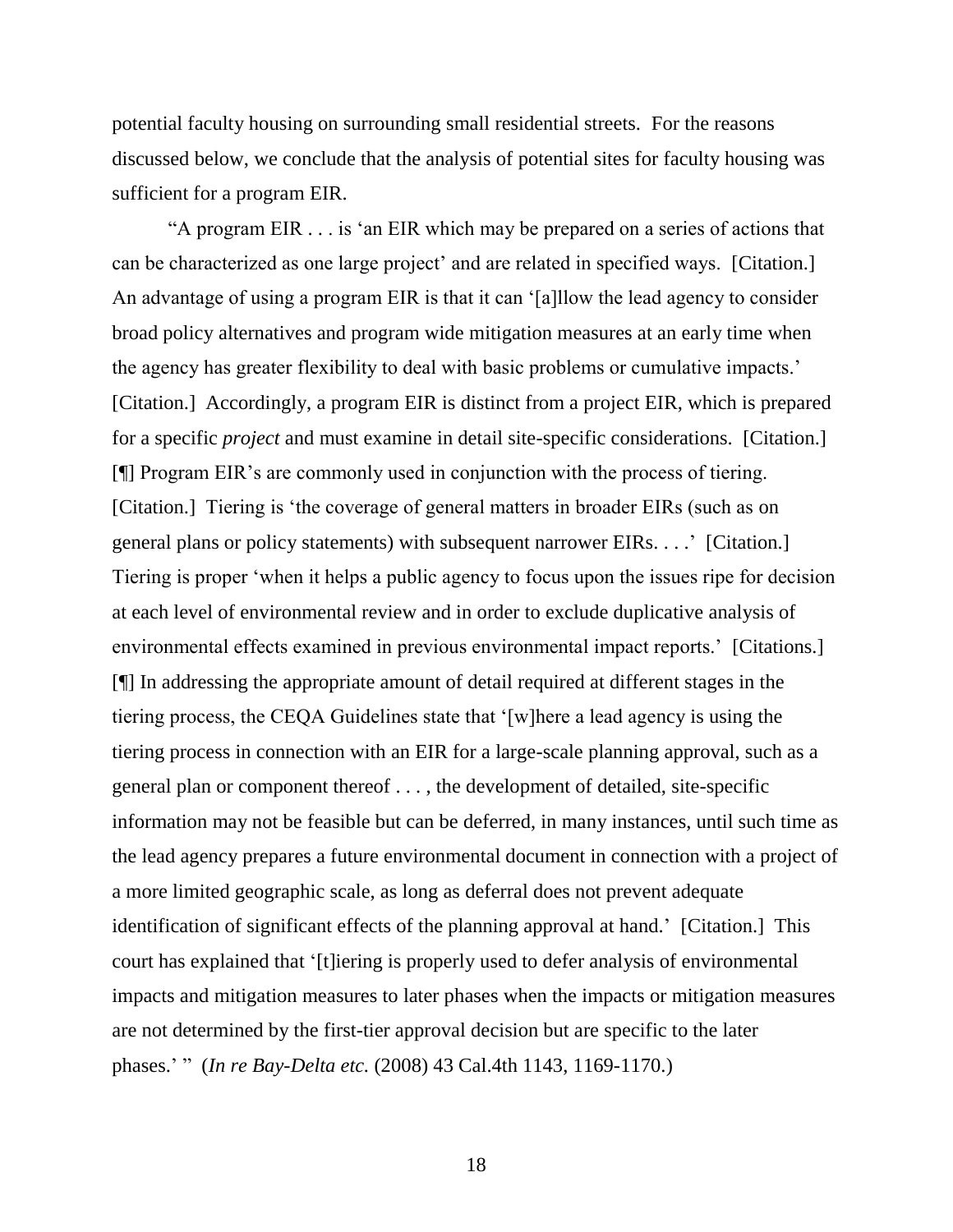Here, the Trustees created a program EIR for approval of the University's master plan and utilized a tiering approach for analysis of future projects not yet in development.<sup>8</sup> One of the primary concerns evaluated in the EIR is the impact of increased population on traffic in the surrounding areas. Consistent with this concern, the EIR evaluates the potential impacts of locating faculty housing near Grandview Avenue on the primary intersections in that area. This analysis is important to avoid piecemeal consideration of cumulative traffic impacts. Site-specific impacts to the smaller residential streets in the neighborhood and related mitigation measures, however, were properly deferred until the project is planned and a project EIR is prepared. Although locating housing at this site may cause impacts to the neighborhood, there are many variables to be considered in connection with such a project, such as the location of entrances and placement of parking spaces, that will affect where in the surrounding neighborhood the impacts will be most felt and the measures that can mitigate those impacts. These specifics cannot meaningfully be evaluated at this point. There is no suggestion that deferring consideration of site specific impacts will disguise cumulative impacts or preclude proper consideration of mitigation measures if and when construction of such housing is proposed.

In *Rio Vista Farm Bureau Center v. County of Solano* (1992) 5 Cal.App.4th 351, the court rejected a similar claim that an EIR improperly deferred consideration of the environmental impacts of a project authorized under the general plan but not currently slated for development. Like the master plan in this case, the general plan in that case recognized the potential need for additional hazardous waste disposal facilities, but did not select a specific site for the facilities. Instead, the plan designated certain areas within the county as being potentially consistent with stated criteria for such a facility. (*Id*. at p. 364.) The court explained that "the Plan makes no commitment to future facilities other than furnishing siting criteria and designating generally acceptable locations. While

 $\overline{a}$ 

<sup>8</sup> This is in contrast to the two project EIRs created for the student housing facility and the parking structure, which are currently proposed for development.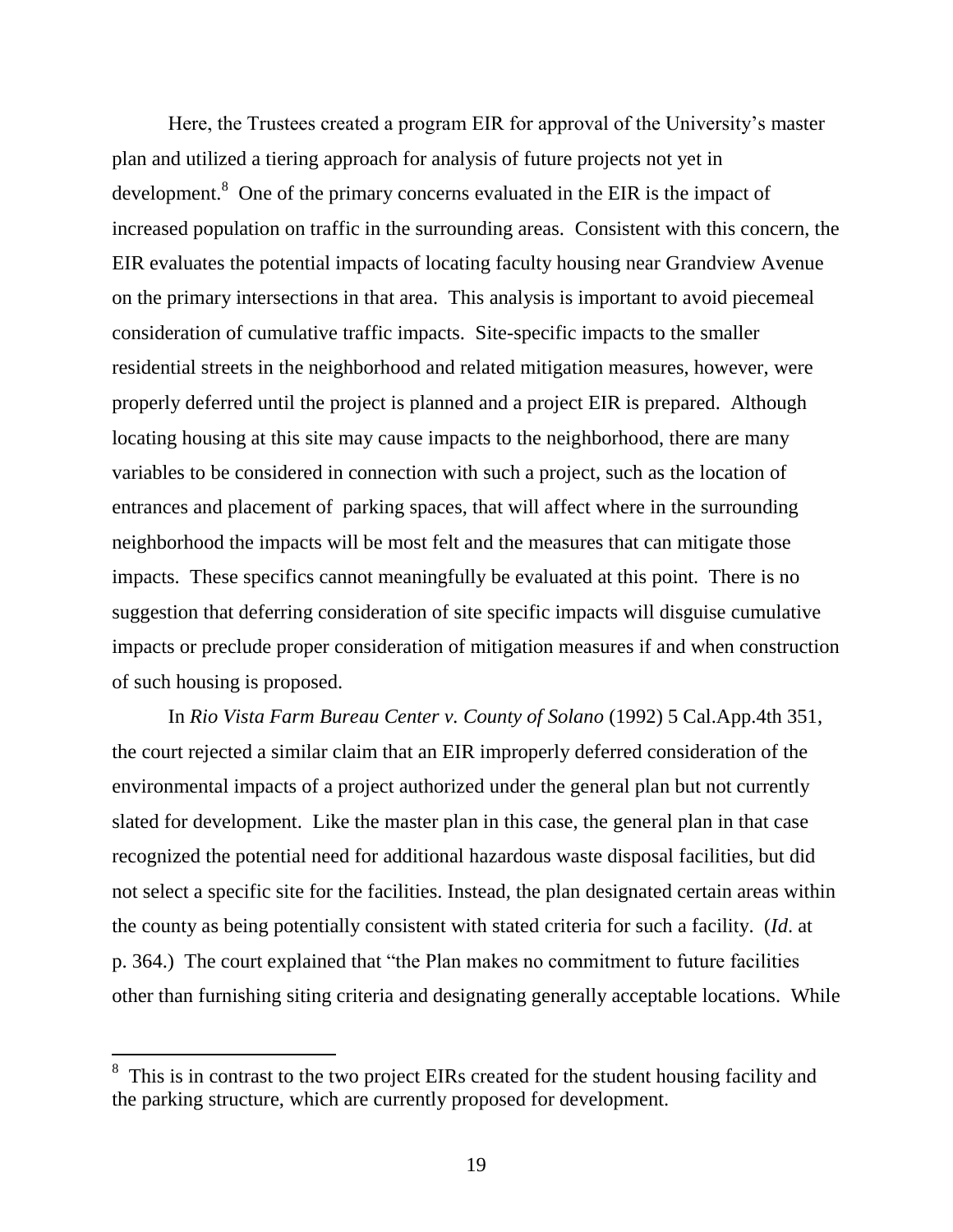the Plan suggests that new facilities may be needed by the County, no siting decisions are made; the Plan does not even determine that future facilities will ever be built. Both the Plan and the [final EIR] consistently state that no actual future sites have been recommended or proposed. For that reason, the [final EIR] is intended to be a 'program EIR' or 'tiering EIR,' with subsequent 'project EIR's' to follow in the event specific, identified facilities are proposed in the future." (*Id*. at p. 371, fn. omitted.) The court concluded that "[c]onsidering the speculative nature of any secondary effects from an uncertain future facility, which will be subject to its own separate environmental review, . . . no further findings on environmental impacts or the rationale for such findings was reasonably required from the [final EIR]." (*Id*. at p. 375.)

*Vineyard Area Citizens for Responsible Growth, Inc. v. City of Rancho Cordova, supra,* 40 Cal.4th 412, cited by respondents, is distinguishable. In that case, the court held that an EIR for a large housing and commercial development project could not defer or "tier" analysis to a future programmatic EIR for a local agency's master plan update. (*Id*. at pp. 440-441.) The level of analysis required in the project EIR in that case is not comparable to the broad plans and policies included in the program EIR at issue in this case. (See *In re Bay-Delta etc.* (2008) 43 Cal.4th 1143, 1171 & fn. 10 [distinguishing *Vineyard Area Citizens for Responsible Growth, Inc.* on ground that final EIR for a sitespecific project to develop a 6,000-acre, 22,000-residential-unit master planned community is not comparable to an EIR for "broad, general, multi-objective, policysetting, geographically dispersed" program].) Here, the Trustees properly evaluated potential cumulative impacts on traffic at the proposed location and deferred site-specific analysis until the faculty housing project is under development.

## b. Increased Parking and Traffic

The master plan anticipates that a significant increase in traffic and parking demand will accompany the increase in campus population. The plan notes that if current parking demands were applied to the increased population, the campus would need almost twice the existing number of parking spots. This in turn would cause significant traffic congestion on and off campus. The plan acknowledges that "[t]o evolve into a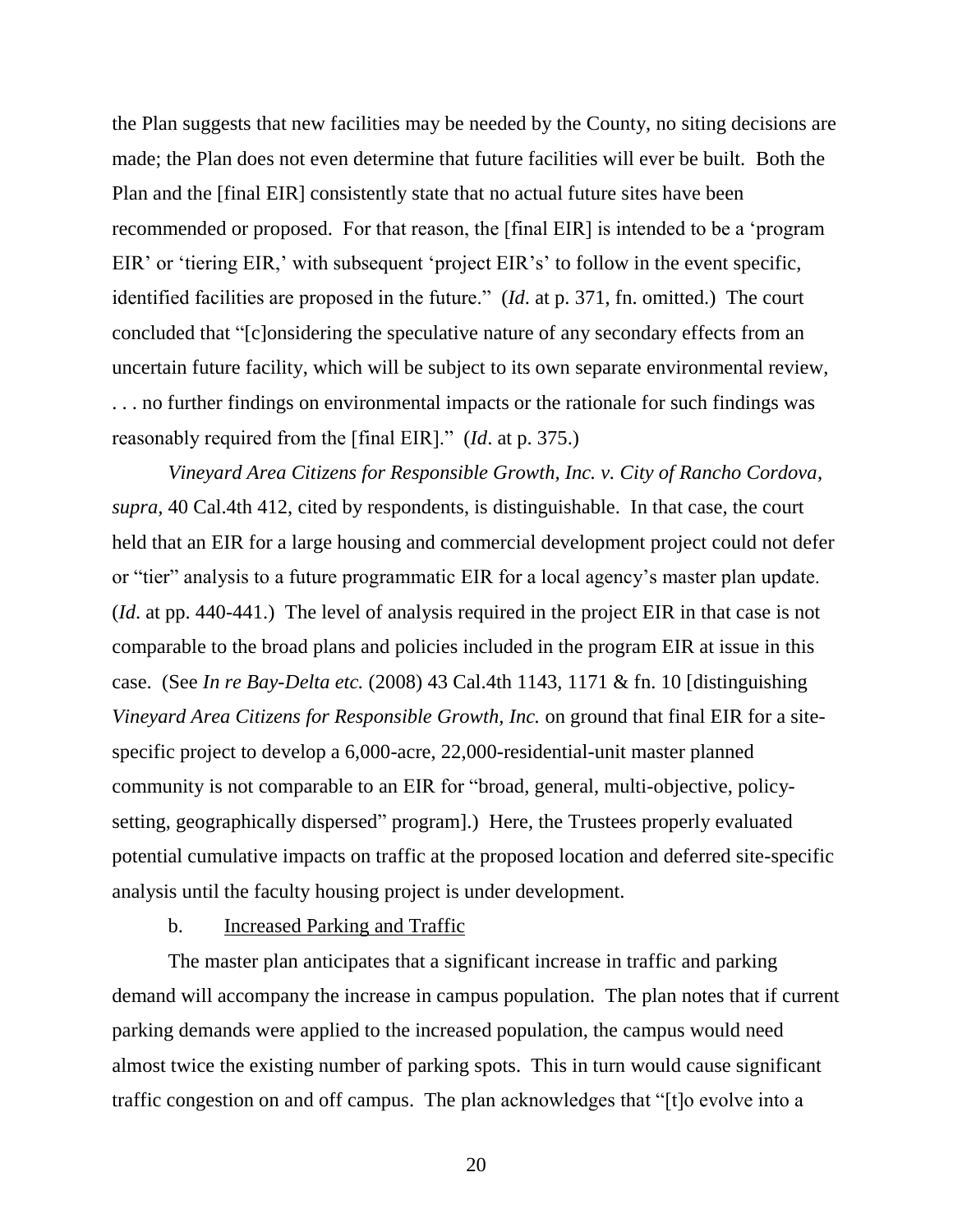more sustainable campus, the University must move away from the current reliance on driving as the primary mode of access for commuters." The plan recognizes, however, that "[o]ne of the major constraints faced by the Hayward campus is the lack of convenient access to the campus" because the campus is located two miles from downtown Hayward, on steep hillside, bordered on two sides by residential neighborhoods consisting primarily of single-family homes and on the other sides by open space and state-owned land. In view of these obstacles, the plan details a range of sustainable transit policies that can be utilized to reduce single-occupancy vehicle use as part of a "Transportation Demand Management (TDM) program." The TDM sets minimum performance goals of reducing the percentage of single driver vehicle trips onto campus from the existing 79 percent to 64 percent, and increasing present transit use by 50 percent. The EIR designates the TDM program as mitigation for the significant impacts caused by increased parking and traffic.

The TDM program included in the master plan and incorporated in the EIR provides as follows:

"*Improved Transit Service*

• Enhanced AC Transit Route 92 to the Downtown Hayward BART station, ensuring frequent headways from 6 AM to 11 PM that are coordinated with BART arrival times to meet passenger demand, provided free to University staff, faculty and students.

*"Alternative Mode Use Incentives*

- Discounted or free AC Transit passes for all students, faculty and staff.
- Discounted BART tickets for students, faculty and staff through the Commuter Check program or a similar program; or a 'Clean Air Cash' program where those choosing to commute by BART receive a cash payment and are not allowed to purchase a normal parking permit.
- Carpool matching service and vanpool program.
- Preferential parking for carpools and vanpools.
- Continued participation in the Alameda County Congestion Management Agency's Guaranteed Ride Home program for alternative mode users.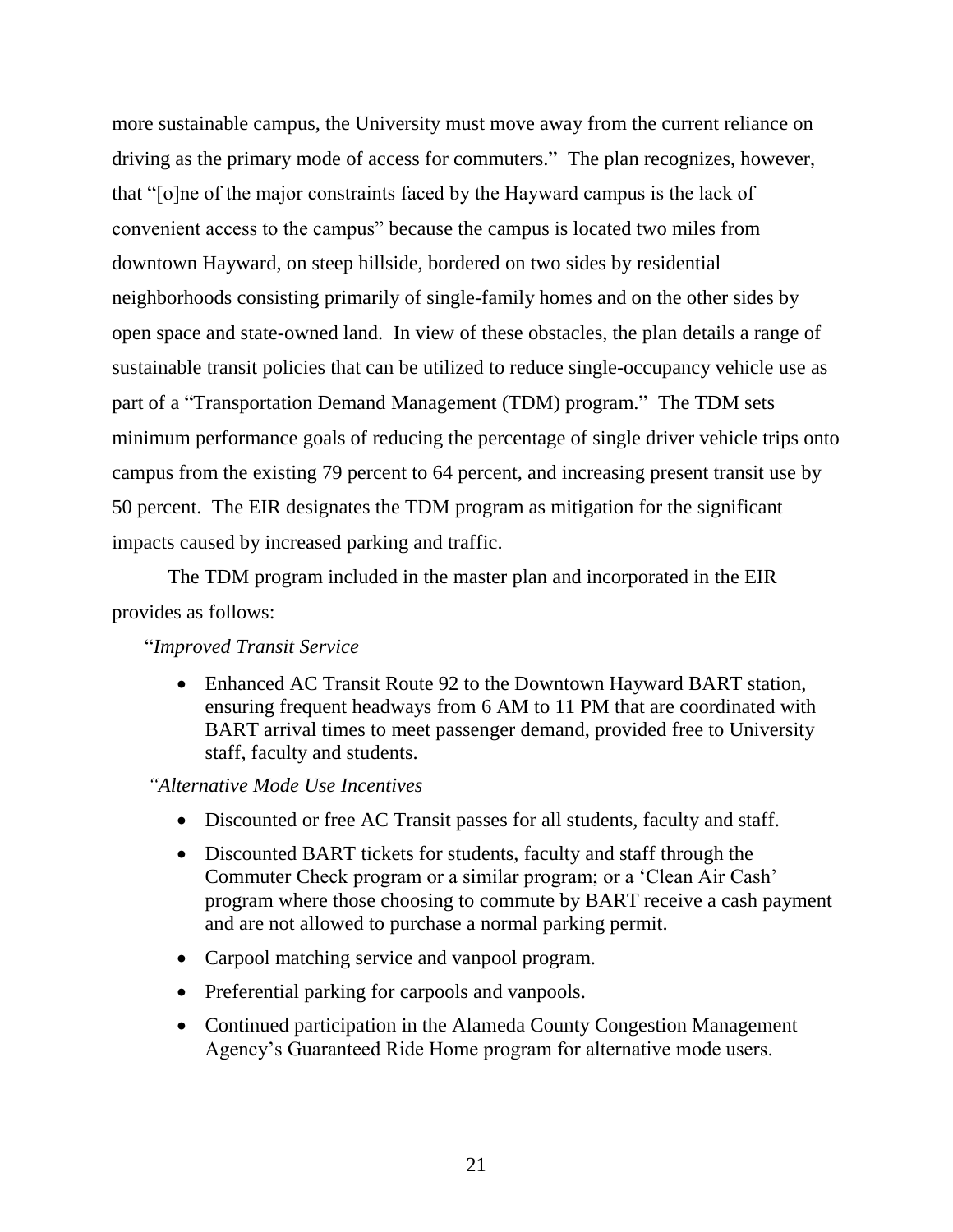- Provision of a flexible car rental service program (carsharing) on campus to provide access to vehicles for those who choose not to commute to campus by car or residents who do not maintain a car on campus.
- Provision for participation in alternative mode programs to purchase a certain number of single-day parking permits to allow for commute flexibility and promote alternative mode use for those who may occasionally need to use a car.

# "*Parking Management*

- Provide a scaled parking permit pricing structure that ties the cost of parking to the level of use and location, and that provides funding needed to maintain and operate the parking system, including provision of the new parking lots/structures. In planning for future permit price changes, aim to increase parking costs to a level even with the costs of commuting by bus or BART to the campus to the extent feasible within the context of CSU collective bargaining agreements and equity for students.
- Manage the campus parking supply to achieve a peak occupancy level of 85%, to avoid over-supply when new lots/structures are provided and undersupply when new buildings are constructed pm sites identified in the Hayward Campus Master Plan."

The EIR designates as mitigation measure "TRANS 1a" the requirement that the University prepare a comprehensive TDM Implementation Plan that includes steps necessary to plan for, fund, implement, and monitor the effectiveness of the measures outlined in the Master Plan TDM section." Mitigation measure "TRANS 1b" requires the University to "conduct periodic traffic counts at the primary gateways . . . to monitor the effectiveness of new TDM programs as they are implemented." The EIR provides further, "As part of its TDM Implementation Plan for the Hayward campus, the University will undertake an alternative transportation and parking study to fully evaluate the cost and projected effectiveness of the strategies listed by the city along with others identified in the Hayward Campus Master Plan. The study will identify alternative combinations of strategies, recommend a preferred combination, and identify specific targets for trip reduction, transit ridership, carpooling, parking provision and parking permit pricing at regular intervals, scaled to projected enrollment growth and campus building plans. The TDM Implementation Plan will include a monitoring program at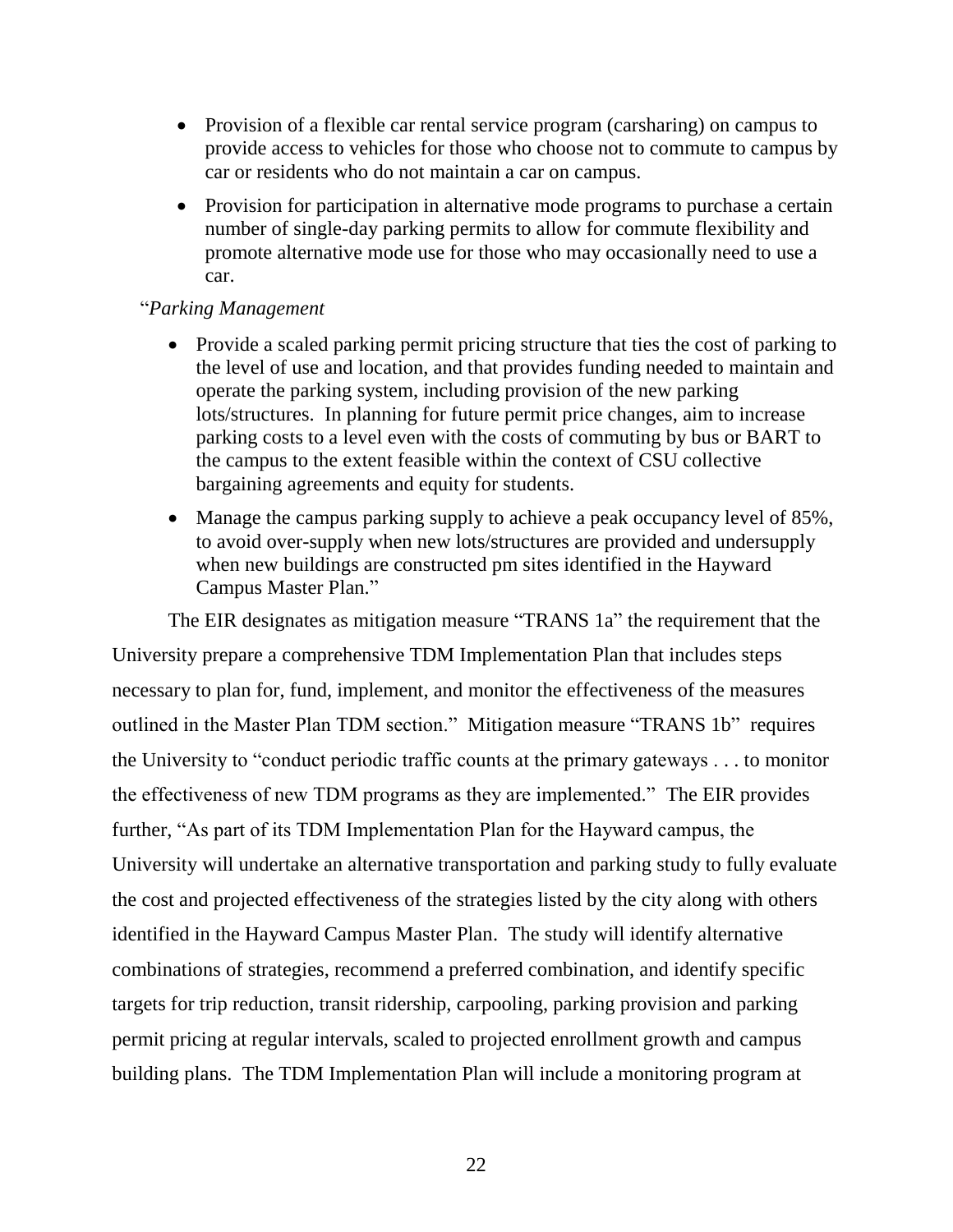three-year intervals tied to the phasing of capital construction and enrollment growth. The monitoring program will include detailed counts at all entrances, to assess the relationship between automobile use, other modes of access and enrollment growth. A critical aspect of this monitoring program will be to ascertain the elasticity of demand for transit in relation to students' and employees' travel patterns, the level of transit service available, cost of automobile use, and parking management. The TDM Implementation Plan will also consider how the provisions of additional housing, food service and convenience services on campus will reduce the need for off-campus trips, particularly at peak hours. This study implementation plan will be completed within two years of the adoption of the Master Plan. Based on the TDM Implementation Plan, the University will review its congestion management analysis and revise as warranted. The University will provide an annual report to the city regarding progress on the implementation of the TDM Plan as well as the results of the monitoring, the strategies being implemented, and the effectiveness of the strategies in reducing vehicular traffic."

The EIR concludes that while implementation of these mitigation measures will reduce the level of significance, the traffic and parking impacts will remain significant and unavoidable. Accordingly, the Trustees adopted a statement of overriding considerations with respect to the remaining significant and unavoidable impacts.

The trial court found that "[t]he TDM program described in the EIR does not mitigate the significant traffic impacts that were identified. Instead, the EIR improperly defers decisions about mitigation in a manner that does not satisfy the requirements of CEQA." The Trustees contend the TDM program is specific and enforceable and in full compliance with CEQA.

CEQA requires that feasible mitigation measures for significant environmental effects must be set forth in an EIR for consideration by the lead agency's decision makers and the public before certification of the EIR and approval of a project. While generally the formulation of mitigation measures cannot be deferred until after certification of the EIR and approval of a project, "[d]eferral of the specifics of mitigation is permissible where the local entity commits itself to mitigation and lists the alternatives to be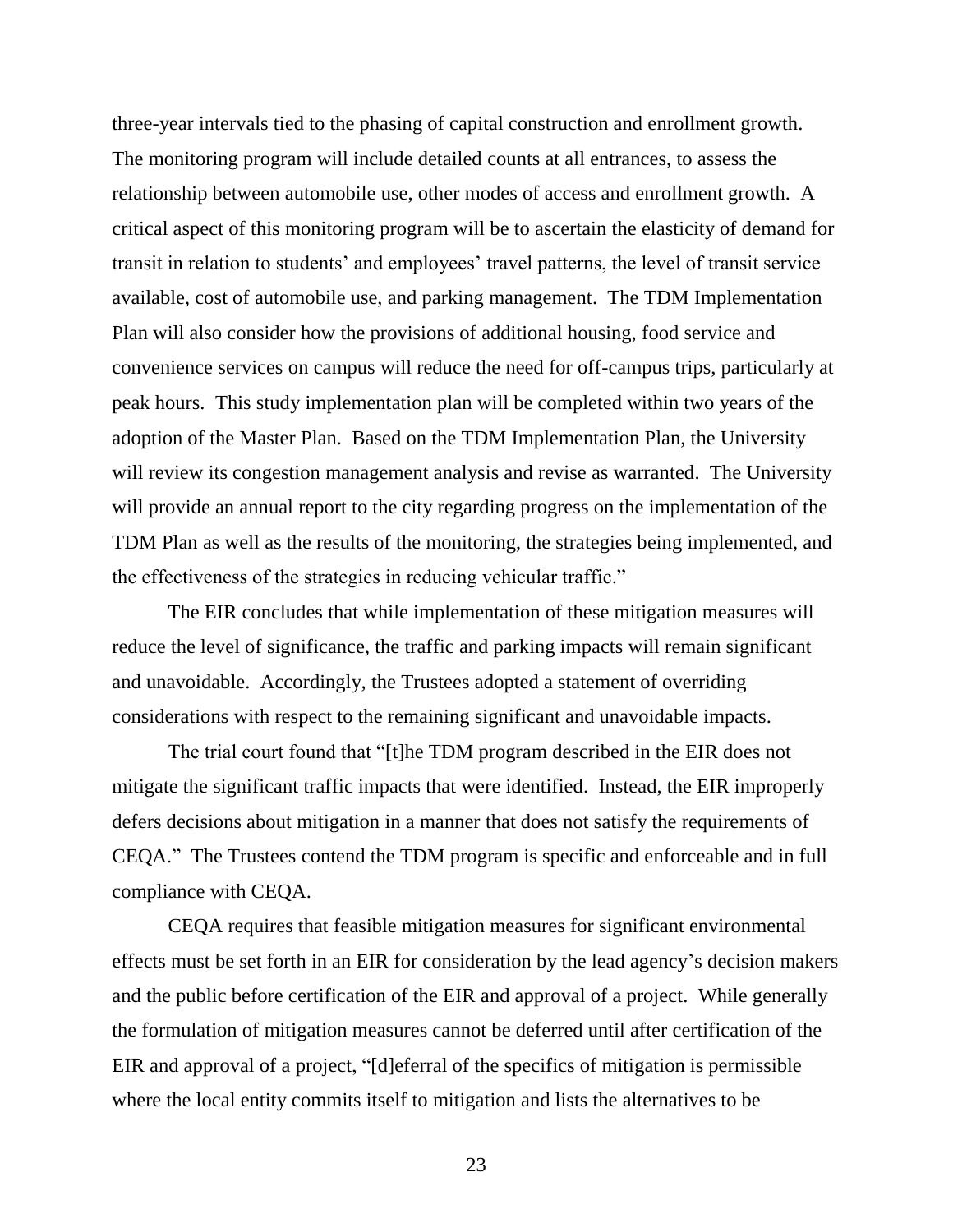considered, analyzed and possibly incorporated in the mitigation plan. [Citation.] On the other hand, an agency goes too far when it simply requires a project applicant to obtain a biological [or other] report and then comply with any recommendations that may be made in the report." (*Defend the Bay v. City of Irvine* (2004) 119 Cal.App.4th 1261, 1275.) "If mitigation is feasible but impractical at the time of a general plan or zoning amendment, it is sufficient to articulate specific performance criteria and make further approvals contingent on finding a way to meet them." (*Endangered Habitats League, Inc. v. County of Orange* (2005) 131 Cal.App.4th 777, 793.)

The master plan recognizes that "[e]fforts to shift commuters out of singleoccupant cars and into carpools, vanpools, transit and bicycling/walking are most successful when all of the following strategies are implemented: Meaningful financial incentives to use alternative travel modes are provided; Alternative modes are convenient and comprehensive; Flexibility of use is provided for." The TDM Plan identifies a number of alternative policies consistent with the above strategies that may be utilized to mitigate traffic growth. The traffic experts relied on in the EIR to evaluate the TDM program estimated that by implementing the various policies, it would be possible to increase transit ridership by 50 percent, double carpool usage (with an increase to three people per carpool, so that carpools account for 10 percent of all automobile users), reduce residential parking by half, and reduce commuter parking in proportion to the reduction in vehicle trips.

The Trustees have committed to perform the feasible mitigation measures included in the TDM. As summarized in the EIR in response to a letter from the city, "The University has established a goal to reduce the percentage of drive-alone vehicle trips from the existing 79 percent to 64 percent in the Master Plan and has also under this Master Plan committed to implementing a comprehensive TDM plan to help attain this goal. Once the Master Plan is adopted, the University will be required to develop and implement that TDM plan. In other words, the TDM plan is part of the proposed project. As stated in the Draft EIR, Mitigation Measure TRAN-1a is included in the EIR solely to further ensure that the TDM plan is developed and implemented. As explained in Master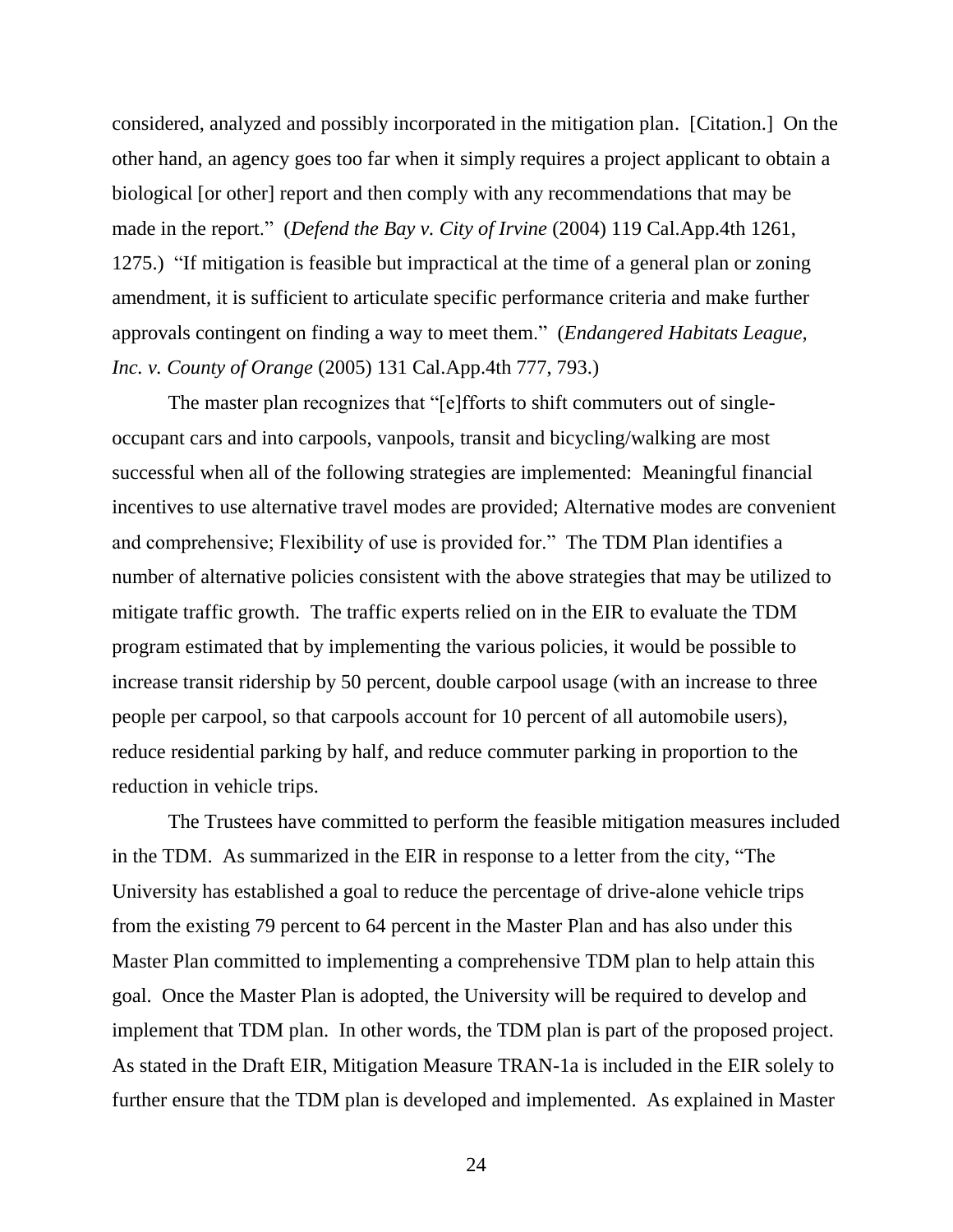Response 1, the University has committed to completing an evaluation of various TDM measures and adopting a TDM plan within 2 years of the approval of the Master Plan. This commitment is included in the revised Mitigation Measure TRANS-1 and the MMRP that will be adopted at the time of project approval. The Master Plan goal to reduce drive alone vehicle trips is the performance standard that the TDM plan will strive to meet. The EIR . . . provides details about the types of programs that the University will evaluate and adopt to achieve this goal. Because the Master Plan covers a long range development program and is based on projections of growth that may or may not occur, it is necessary that the University retain the flexibility to select those programs that best work at a given point in time." The CEQA notice of determination states that mitigation measures were made a condition of approval of the project and the statement of overriding consideration indicates that it is adopted with respect to the remaining unavoidable significant impacts.

While the Trustees have not committed to implementation of any particular measure that is specified in the TDM plan, the TDM is not illusory. The plan enumerates specific measures to be evaluated, it incorporates quantitative criteria and it sets specific deadlines for completion of the parking and traffic study and timelines for reporting to the city on the implementation and effectiveness of the measures that will be studied. The monitoring program which is an integral part of the plan ensures that the public will have access to the information necessary to evaluate compliance with the Trustees' obligations.

The approach taken by the Trustees is consistent with the approach taken in numerous cases with judicial approval. (E.g., *Sacramento Old City Assn. v. City Council* (1991) 229 Cal.App.3d 1011, 1028-1029 (*SOCA*) [city "has set forth a list of alternatives to be considered in the formulation of a transportation management plan  $\dots$  [ $\blacksquare$ ]... where practical considerations prohibit devising such measures early in the planning process (e.g., at the general plan amendment or rezone stage), the agency can commit itself to eventually devising measures that will satisfy specific performance criteria articulated at the time of project approval"]; *California Native Plant Society v. City of*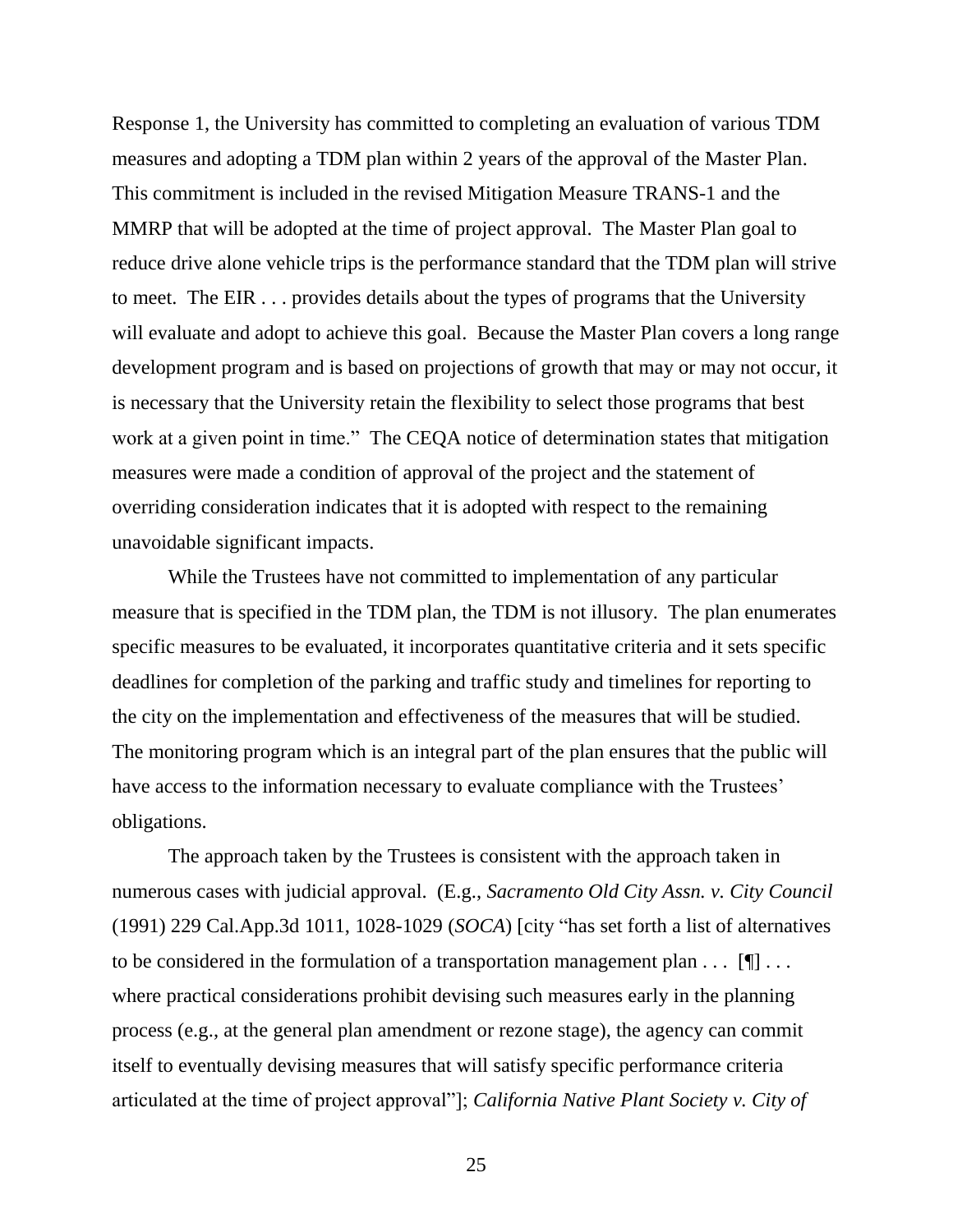*Rancho Cordova* (2009) 172 Cal.App.4th 603, 621 (*CNPS*) [*"SOCA* stands for the proposition that when a public agency has evaluated the potentially significant impacts of a project and has identified measures that will mitigate those impacts, the agency does not have to commit to any particular mitigation measure in the EIR, so long as it commits to mitigating the significant impacts of the project"]; *Defend the Bay v. City of Irvine, supra,* 119 Cal.App.4th at p. 1275 ["Deferral of the specifics of mitigation is permissible where the local entity commits itself to mitigation and lists the alternatives to be considered, analyzed and possibly incorporated in the mitigation plan"].) Accordingly, we conclude that the EIR does not improperly defer mitigation of the traffic impacts.

The trial court also found that there is no substantial evidence to support the determination that further mitigation is not feasible. The court explained, "There is no evidence in the record to support [the Trustees'] premise that the best case scenario for mitigation of parking and traffic effects is a 50% increase in transit use. Thus [the Trustees'] conclusion that neither [their] proposed 'mitigation' measures, nor the alternatives proposed by [respondents], could mitigate the effects of the project to a level of insignificance is completely without foundation." However, with one exception, no means of further increasing the use of public transit or reducing traffic congestion were suggested that were not incorporated in the TDM program. $\degree$  The single exception is a "Real Transit" proposal submitted by the Hayward Area Planning Association which respondents contend would more effectively increase public transit use.

Initially, we note that a number of the transit policies included in the Real Transit plan were considered and adopted as part of the final TDM Program. The following features are included in both the Real Transit proposal and the TDM program included in the final EIR: transit model using student zip codes based on Alameda County

<sup>&</sup>lt;sup>9</sup> The Trustees take exception to respondents' characterization of "the TDM Plan's targeted transit and parking performance standards as 'ceilings.' " They suggest that the standards, including a 50 percent increase in transit ridership, are "minimum standards" and that the TDM includes options to reduce future parking supply should transit ridership increases exceed expectations.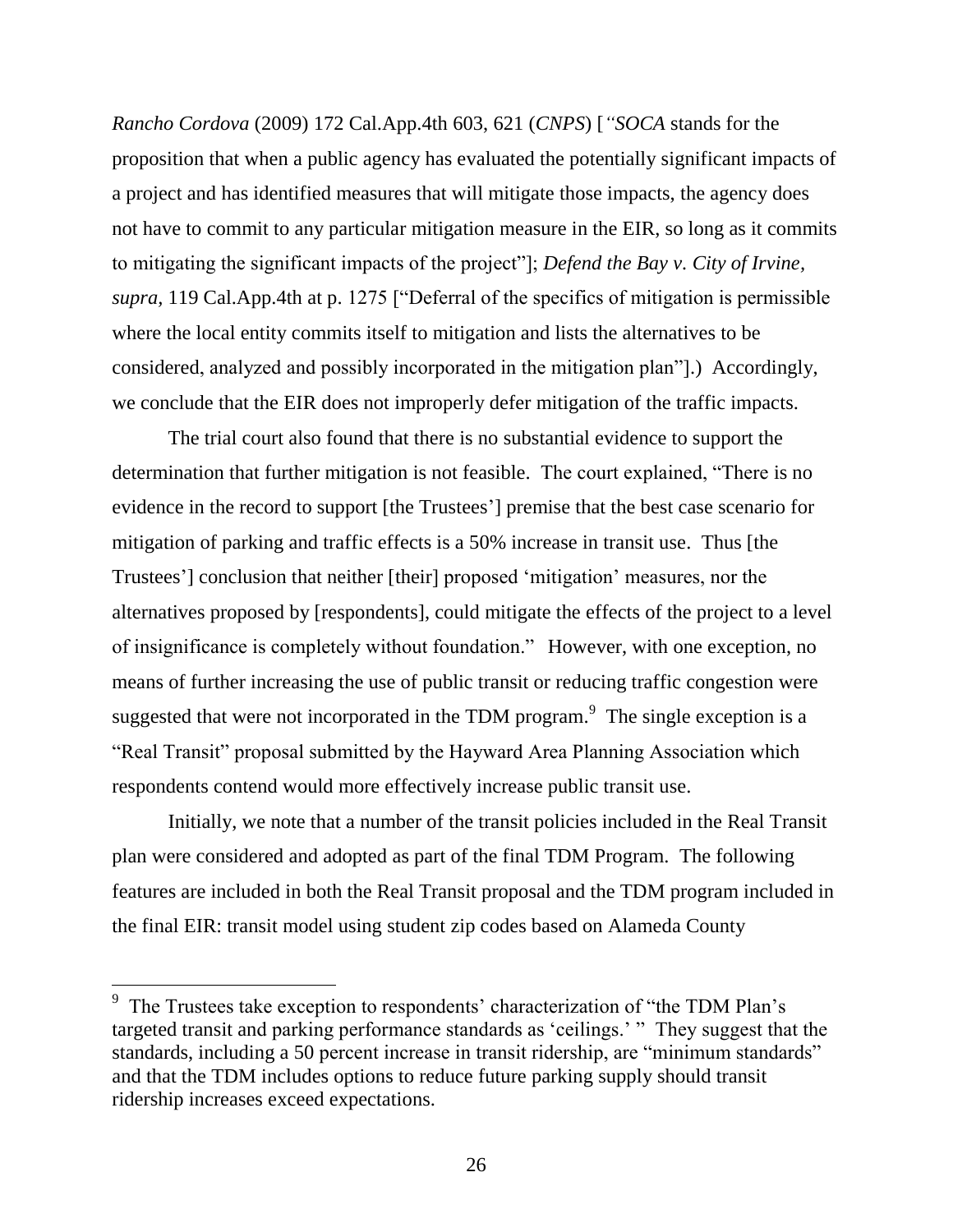Congestion Management Agency data; free or discounted transit passes; bus service timed with student classes; and reorganized campus bus stops. The primary difference between the TDM program and the Real Transit proposal, as emphasized by respondents, is the type of bus used to shuttle passengers from the local BART station to campus. The TDM program relies on maximizing the efficiency of existing local bus service, while the Real Transit proposal recommends purchasing "specially designed powerful buses able to negotiate Hayward's hillside terrain much more rapidly than AC Transit's . . . buses." Respondents argue that the Real Transit shuttle would significantly reduce travel time between BART and the campus and that the Trustees should have calculated the potential increase in ridership that could be generated by reducing travel times. The record, however, does not support respondents' assertion that use of the proposed new powerful busses would significantly reduce travel times or increase transit use.

Respondents estimate that the new buses would take 16 minutes for a round trip, running on a 10-minute headway,  $^{10}$  for a maximum one-way trip of 18 minutes, and they estimate that round trips on AC Transit would take 24 minutes, running on a 15-minute headway. As the Trustees point out, this estimate relies on incorrect data. Under the TDM program analyzed in the final EIR, headways for the AC Transit buses were reduced to six to seven minutes during peak commute hours. Thus, the AC Transit service also provides a maximum one-way trip time of about 18 to 19 minutes. Absent a meaningful difference in travel time, the Trustees reasonably concluded the proposed purchase of new buses would not have a significant impact on transit use.

Respondents' argument that use of the Real Transit shuttle would eliminate the need for new on-campus parking is similarly flawed. The Trustees note correctly that respondents' argument considers only whether the proposed shuttle can replace the 1300 cars that will park in the proposed parking structure and fails to take into account the parking and transit needs of the campus as a whole. The EIR makes clear that the new

 $10$  "Headway" is "the time interval between two vehicles traveling in the same direction on the same route." (Merriam-Webster's New Collegiate Dictionary (11th ed. 2007) p. 574.)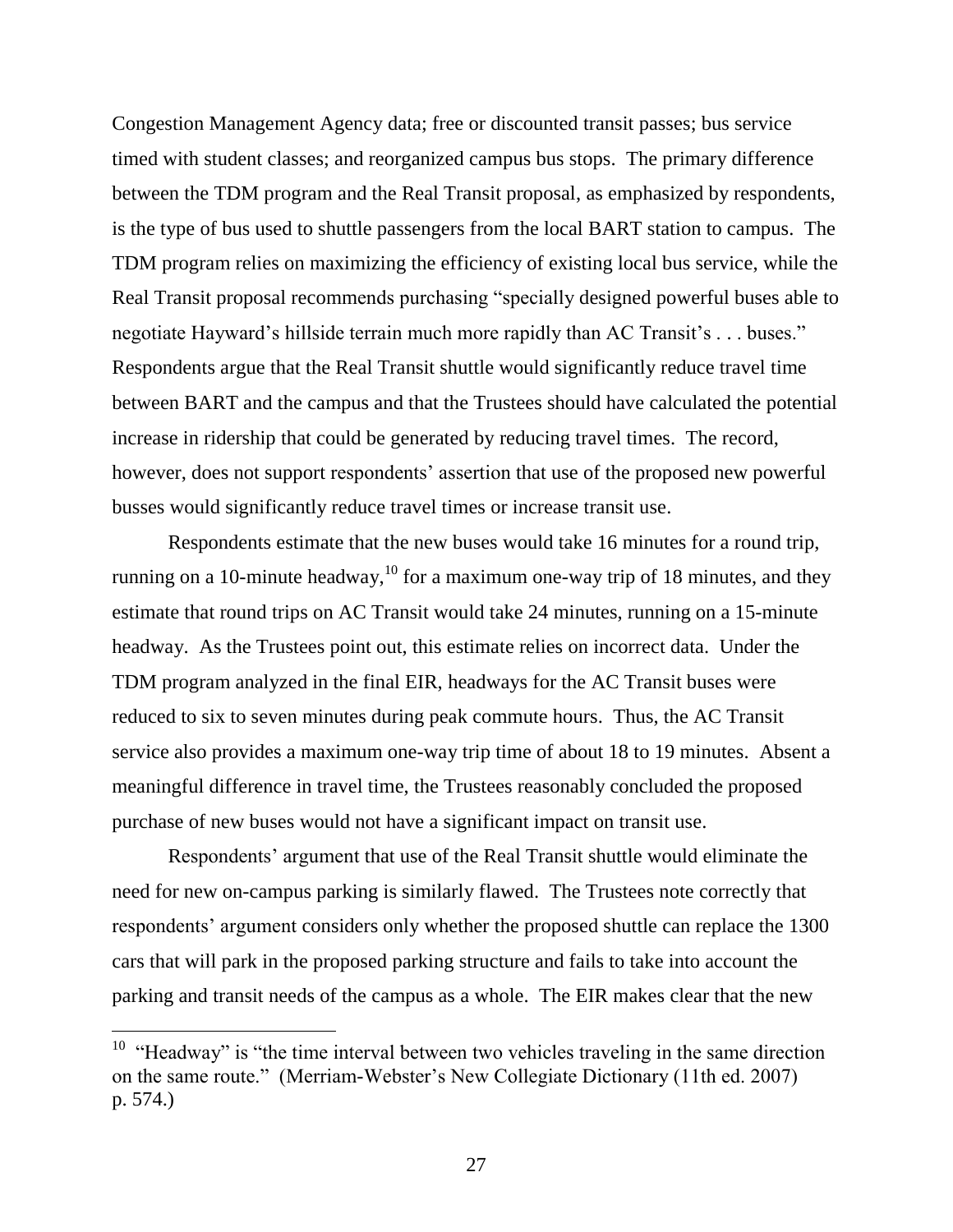parking structure is designed to replace some existing parking spaces that will be removed as part of the campus development and to provide the additional spaces needed to satisfy a portion of the new population. As discussed above, the Trustees are committed to reducing by half the number of new students who commute to campus by single-occupancy vehicle, but the EIR nonetheless anticipates an increase in the demand for parking.<sup>11</sup> Respondents do not assert that the new busses proposed as part of the Real Transit plan would generate more than the 50 percent increase in transit riders which is the minimum goal of the TDM plan. Hence, there is no basis for the contention that the Real Transit plan would eliminate the need for any new parking.

In short, we find no deficiency in the manner in which the EIR considers the impact of the master plan on parking and traffic, incorporates mitigation measures, and reaches the conclusion that some impact is unavoidable. For the same reasons, we reject the trial court finding that the project-level EIR for the parking structure was deficient in failing to consider the Real Transit proposal as a project alternative. Likewise, we find no error with respect to the adoption by the Trustees of a statement of overriding considerations with respect to the remaining unmitigated impacts.

# c. Funding for Traffic Mitigation at Off-Campus Intersections

Having found that buildout under the master plan would result in cumulatively significant impacts to off-campus intersections, the Trustees calculated the University's

<sup>&</sup>lt;sup>11</sup> As explained in the EIR, "[T]he Draft EIR analysis indicates that even a 50 percent increase in the *rate* of transit use, as the campus grows, would not be sufficient to completely eliminate the need for some new parking at Master Plan buildout, because the campus population will more than double, while surface parking lots will shrink due to new academic and residential buildings." The record establishes that the "proposed Master Plan projects the need for up to 8,750 parking spaces, which would be an increase of about 3,900 spaces over the inventory available in January 2007. . . . This projection conservatively assumes that current commuting mode choice characteristics would continue. However, rather than assuming future parking demand and resulting supply needs will mimic past trends, the Master Plan parking plan proposes to carefully grow the parking supply while managing the growth in parking demand, with the goal of cutting growth by approximately 50 percent. Thus, rather than adding 3,900 spaces to the current 4,800, the addition is proposed to be 1,900, for a maximum of 6,700 spaces."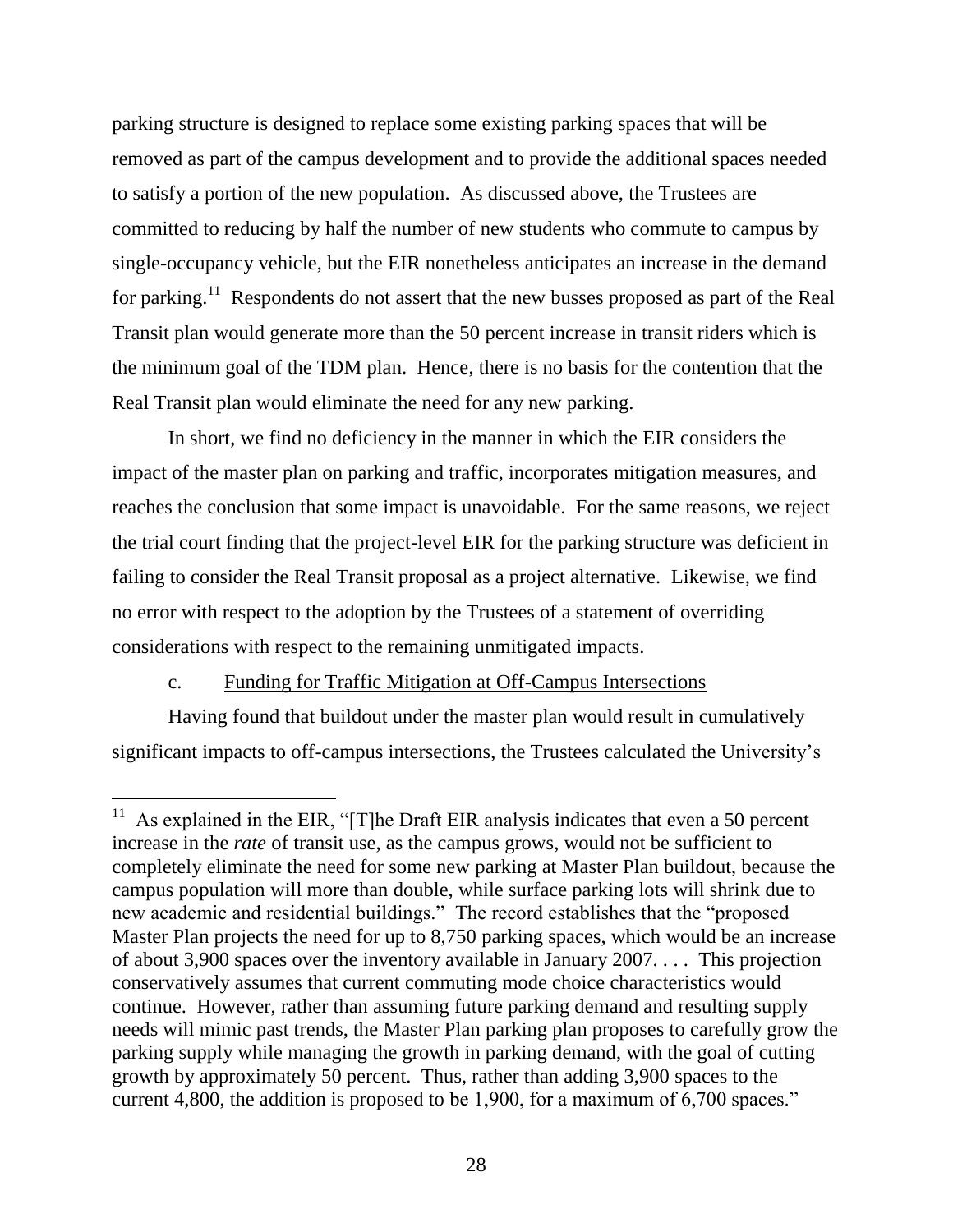fair-share contribution to mitigate those impacts at approximately \$2 million. The Trustees have consistently recognized the University's obligation to pay its fair share of the cost of off-site traffic mitigation measures and engaged in lengthy, albeit unsuccessful negotiations with the city to calculate the estimated mitigation expenses. The resolution adopted by the Trustees in conjunction with the certification of the EIR recognizes that the Trustees are obligated to "pursue mitigation funding from the Legislature to meet its CEQA fair share mitigation obligations" and directs the University's Chancellor to "request from the Governor and the Legislature, through the annual state capital budget process, future funds in the amount of \$2,331,618 necessary to support the fair share mitigation costs as projected in the [EIR]." Recognizing, however, that the request may be denied, the Trustees also found that "the impacts whose funding is uncertain remain significant and unavoidable and that they are necessarily outweighed by the statement of overriding considerations adopted by this board." The trial court found this inadequate, explaining, "It is error to conclude . . . that [the Trustees are] not obligated to mitigate a significant effect consequent to a CEQA project simply because the Legislature declined to fund mitigation while otherwise funding the project."

Respondents contend the Trustees have not satisfied their obligation under CEQA by merely asking the Legislature for mitigation funding. They argue that "Nowhere does CEQA create an exception [to the requirement to commit to fund mitigation costs] for any agency that does not have sufficient funds to pay for mitigation." Public Resources Code section 21002.1, subdivision (b) provides that "Each public agency shall mitigate or avoid the significant effects on the environment of projects that it carries out or approves whenever it is feasible to do so." In *City of Marina v. Board of Trustees of California State University*, *supra*, 39 Cal.4th at pages 359-360, the court held that voluntary mitigation payments for off-site impacts are one means by which a public agency can satisfy this requirement. Those payments, however, are not mandatory and are required only to the extent they are feasible. (*Ibid*.) The Trustees determined that the payments were feasible only if approved by the Legislature. Nothing in CEQA requires the Trustees to commit to a mitigation measure that is not feasible.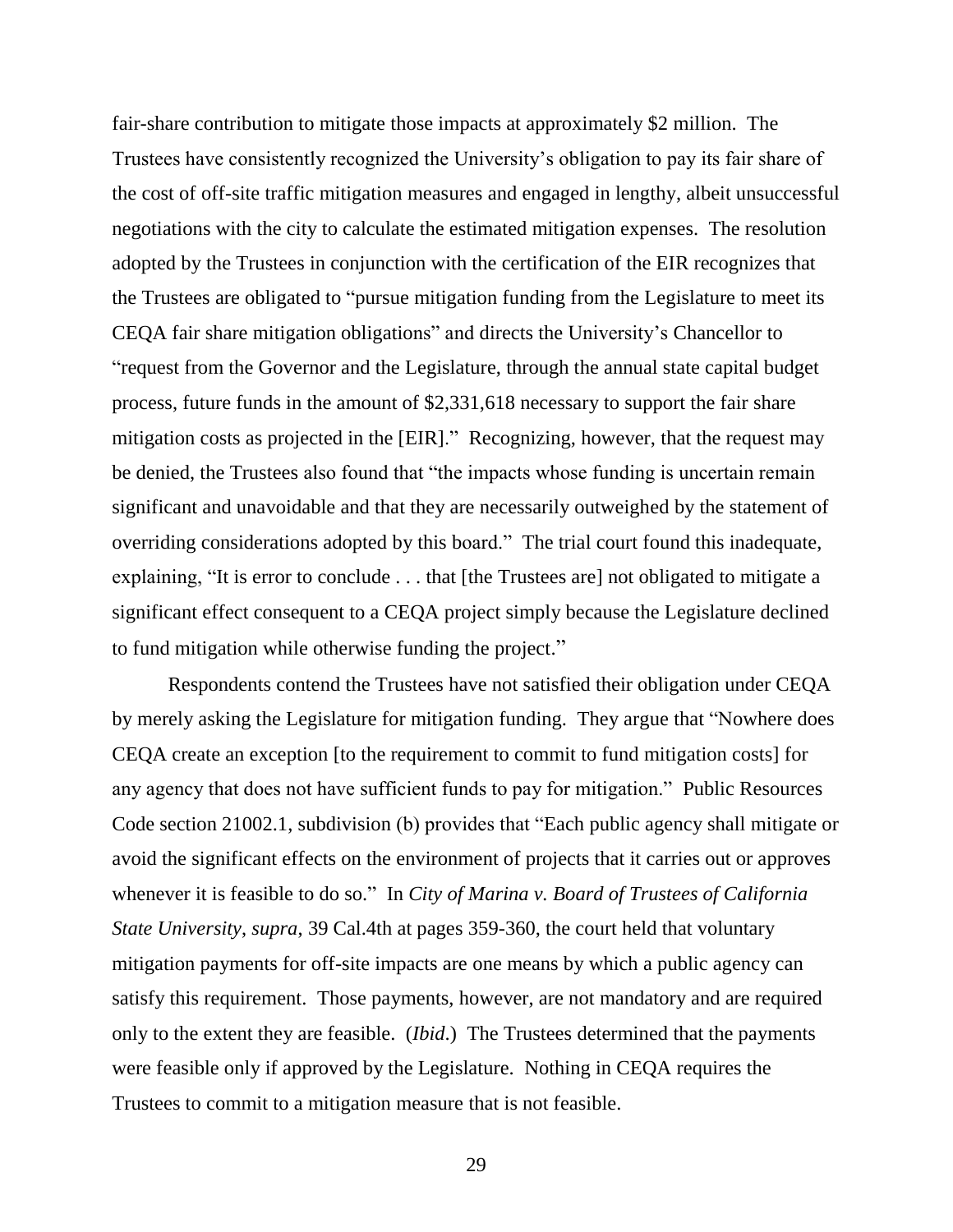Respondents argue that the Trustees' reliance on a legislative appropriation to determine the feasibility of paying for the mitigation measures "ignores the fact that it has alternative funding available to it." In our prior opinion we noted the potential merit of this argument, citing a recent decision by Division One of the Fourth Appellate District but noting that the Supreme Court had granted review in that case just prior to oral argument in this case. (*City of San Diego v. Board of Trustees of California State University*, review granted April 18, 2012, S199557.) We concluded, however, that because respondents had failed to make such a contention in the administrative proceedings or in the trial court, the issue had been waived on appeal.

In *City of San Diego v. Board of Trustees of California State University*, *supra*, 61 Cal.4th 945, 950, the Supreme Court rejected the Trustees' argument that a state agency may contribute funds for off-site environmental mitigation *only* through earmarked appropriations, to the exclusion of other available sources of funding. The court found that the Trustees's reliance on this "erroneous assumption" invalidated both the Trustees' finding that mitigation is infeasible and its statement of overriding considerations. (*Ibid*.) The court emphasized the importance of the Trustees' duty to mitigate its projects' environmental effects: "[N]o provision of CEQA conditions the duty of a state agency to mitigate its projects' environmental effects on the Legislature's grant of an earmarked appropriation. Mitigation is the rule: 'Each public agency shall mitigate or avoid the significant effects on the environment of projects that it carries out or approves whenever it is feasible to do so.' " (*Id* at pp. 960-961.)

In its brief submitted following remand, the Trustees state that it "acknowledges and values the guidance the California Supreme Court provided in *City of San Diego* as to CSU's CEQA obligations with respect to the funding of off-site mitigation measures, and [it] is working to ensure all future CSU projects are consistent with the Supreme Court's directions." Given the increased clarity provided by the *City of San Diego* decision, we affirm the trial court's judgment insofar as it requires reconsideration of the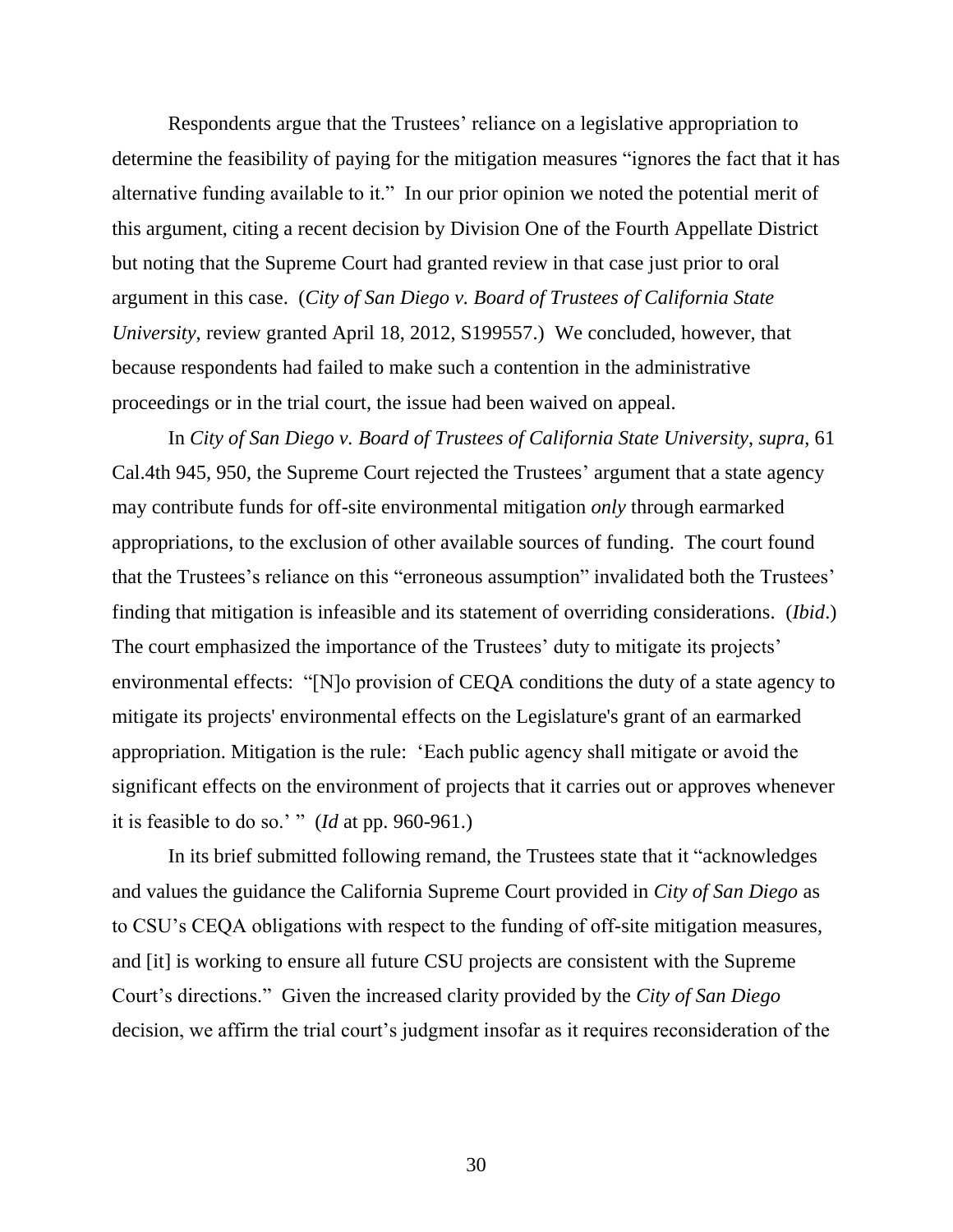feasibility of funding the University's fair-share contribution as a mitigation measure.<sup>12</sup> Although the issue was not fully presented when the adequacy of the EIR was before the Trustees, in view of the clarification provided by *City of San Diego* and the scope and public importance of the project in question, it is appropriate for the Trustees to heed the Supreme Court's guidance with respect to this project, especially since the matter must in all events be remanded for further consideration of the parkland issue discussed, *infra.*

# 4. *Impacts on Air Quality*

 $\overline{a}$ 

The EIR includes a section on air quality that "presents the existing air quality conditions in the project area" and "evaluates the types and quantities of air emissions that would be generated over the long term due to campus operation and from ongoing construction on the campus under the proposed campus Master Plan." Among other findings, the EIR determines that "Campus development under the proposed Master Plan would generate long-term operational emissions of criteria pollutants that would exceed the [Bay Area Air Quality Management District] thresholds." The EIR finds that mitigation measures, including primarily implementation of the TRANS-1 mitigation measure, would reduce emissions, noting however that "It is not possible to calculate the full extent of the reductions based on these measures as it would depend upon the participation level of the recommended carpool and mass-transit programs." The EIR concludes that while some emission types could be fully mitigated, for others impacts would remain significant and unavoidable despite proposed mitigation. With respect to the remaining impacts, the Trustees adopted a statement of overriding considerations.

The trial court found that the EIR's "evaluation and analysis fail because they are substantially founded upon the premise that the TRANS-1a mitigation measure will lead to a specific result" and that as the court "has determined that TRANS-1a is illusory as a mitigation measure . . . it follows that the EIR analysis of air quality impacts found upon an illusory mitigation measure is not adequate." As discussed above, however, we have rejected the conclusion that the TRANS-1a mitigation measure is illusory. The record

 $12$  The Trustees' motion to strike the argument in respondents' brief is denied.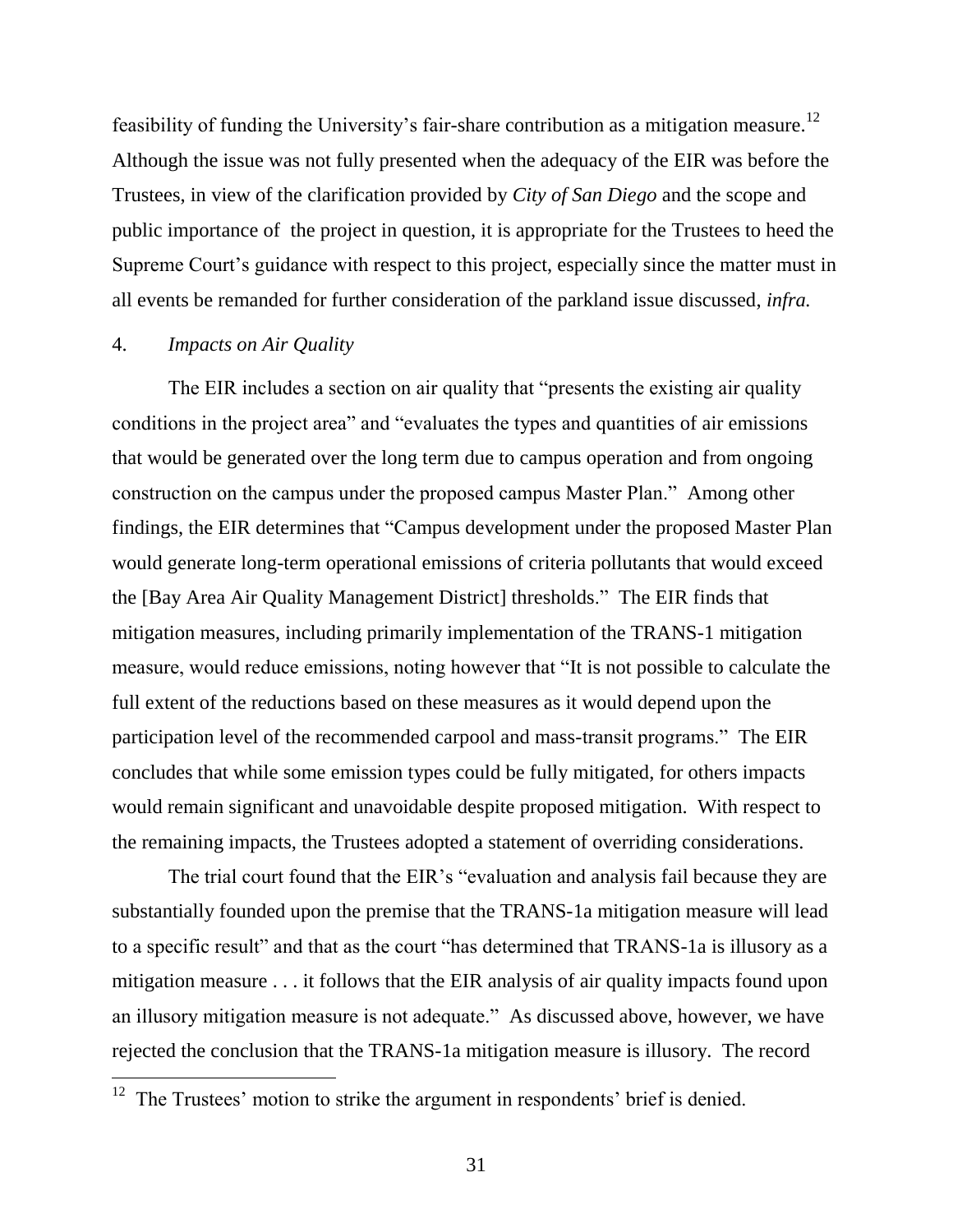supports the conclusion in the EIR that implementation of the transportation mitigation measures will reduce some but not all emissions to a less than significant level. Neither the trial court nor respondents suggest further mitigation measures (other than the Real Transit alternative discussed above) that should have been considered. Accordingly, the Trustees should not be directed to reconsider this portion of the EIR, nor is there a basis to disturb the adoption of the statement of overriding considerations on this issue.

#### 5. *Impacts on Parklands*

The EIR concludes that "[t]he proposed Master Plan would not result in impacts to parks or other recreational facilities."<sup>13</sup> The EIR explains, "At buildout of the proposed Master Plan, the Hayward campus is intended to accommodate an enrollment of 18,000 [full-time equivalent students]. The increased student population would likewise increase the use of campus athletic and recreational facilities. Under the proposed Master Plan, existing recreational and athletic facilities would be maintained. . . . [¶] Implementation of the proposed Master Plan is not expected to increase the use of neighborhood or regional parks or other recreation facilities in the project area . . . . Use of off-campus recreational resources by the additional students and potential resident faculty and staff would be nominal because on-campus facilities would adequately support the campus population." The EIR similarly finds that no project-level analysis of impacts to parkland is required with respect to the student housing facility project.

The trial court found this analysis deficient in that it fails to evaluate potential impacts to two neighboring parks, Garin Regional Park and Dry Creek Pioneer Regional Park. Garin park borders the south side of the Hayward campus and is accessed from campus via an unpaved service road originating near the student housing area. Dry Creek connects to Garin opposite the campus. Together, Garin and Dry Creek make up 4,763 acres of parkland, offering 20 miles of trails for hikers, mountain bikers, and horseback

 $13$  The standard of significance applied in the EIR to evaluate potential parkland impacts is whether the proposed development would "increase the use of existing neighborhood and regional parks . . . such that substantial physical deterioration of the facility would occur or be accelerated."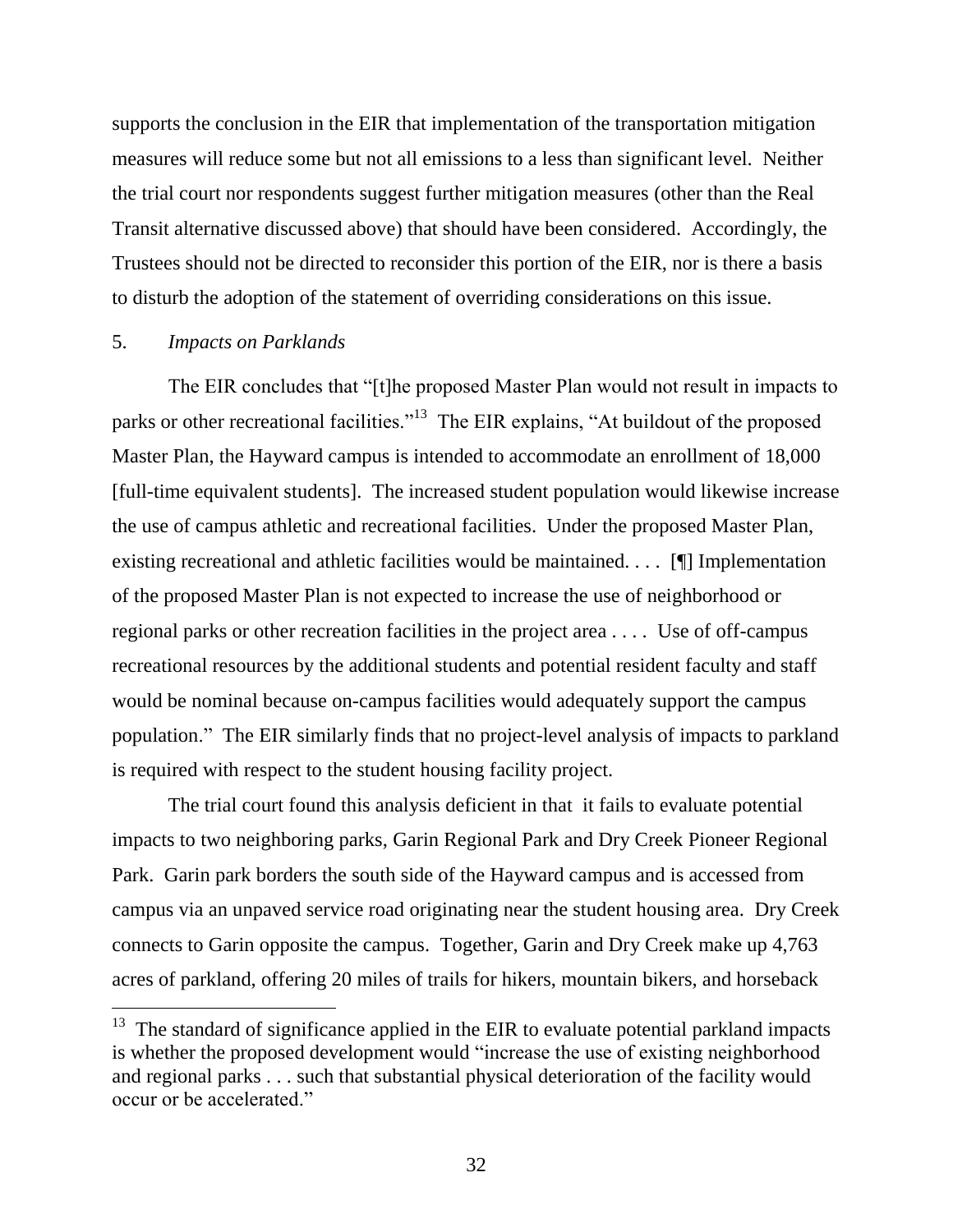riders.<sup>14</sup> Despite the proximity of these regional parks to the campus, the EIR does not address potential impacts to these parks specifically, but refers only to insignificant impact on the entire East Bay Regional Park District. The Trustees argue that the EIR analysis is sufficient because it is reasonable to conclude that the increased student population, including the 600 new occupants of the proposed student housing project, would make the same "nominal' use of these parks "consistent with long-standing use patterns" and because the master plan includes ample on-campus recreation offerings. Like the trial court, we disagree.

The Trustees' argument rests on the premise that the "long-standing use patterns" of students on the neighboring parks is nominal, but there is no factual evidence to support this assumption. There are currently 12,586 full-time equivalent students enrolled at the University. The EIR discloses no attempt to determine the extent to which these students make use of the adjacent parklands or to extrapolate from such data estimated increased usage by the additional approximately 5,500 anticipated full-time equivalent students. Nor was any such calculation made for the existing approximately 1,200 residential students and the 600 students anticipated to live in the new student housing project. Moreover, the record contains no evidence regarding overall usage or capacity of the neighboring parks. As the trial court noted, evaluating the potential impact on the entire East Bay Regional Park District casts too broad a net and does nothing to expose potential impacts on the neighboring parks.

The fact that there is ample on-campus recreation opportunities does not support the finding that additional use of the nearby regional parks will be "nominal." The types of recreational opportunities offered on campus and in the neighboring parks are significantly different. The athletic fields, recreation center, swimming pool and grassy fields found on campus are not comparable to the recreational opportunities available in the 4,763 acres of neighboring parkland. Without any data concerning the extent to

 $\overline{a}$ 

<sup>&</sup>lt;sup>14</sup> Respondents' request for judicial notice of "the fact that Garin Regional Park contains significant wildlife and historic resources" is denied on the ground of relevancy.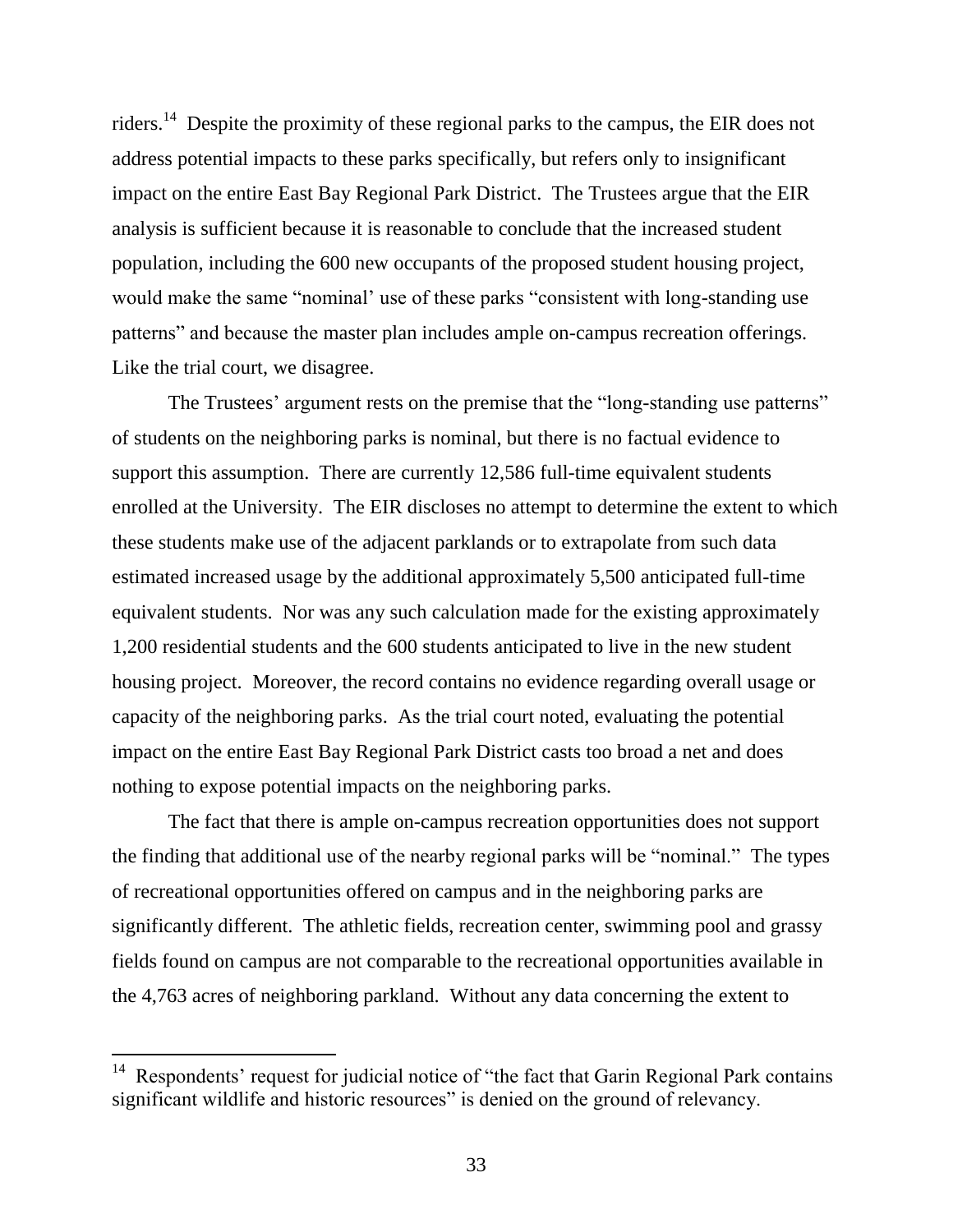which the current-size student body (or anybody else) utilizes the adjacent parks, it is not reasonable to assume that the "informal trails" available on the 130-acre open space reserve on campus will keep significant numbers of new students from making use of the neighboring parklands.<sup>15</sup>

Thus, we agree with the trial court that the EIR fails to meaningfully inform or analyze the extent of the impact the master plan is likely to have on the neighboring parklands.

#### **Disposition**

The judgment is reversed except to the extent it requires the Trustees, before considering certification of a revised EIR, to revise the analysis of the impacts of the master plan and related site-specific projects to parkland and to reconsider its feasibility findings with respect to funding of off-site mitigation measures. The pending appeals from the attorney fee orders (Nos. A132423 and A132424) are consolidated with the present appeal and the orders reversed and remanded for further proceedings. Each party shall bear its own costs on appeal.

Pollak, Acting P.J.

\_\_\_\_\_\_\_\_\_\_\_\_\_\_\_\_\_\_\_\_\_\_\_\_\_

We concur:

Siggins, J.

\_\_\_\_\_\_\_\_\_\_\_\_\_\_\_\_\_\_\_\_\_\_\_\_\_

\_\_\_\_\_\_\_\_\_\_\_\_\_\_\_\_\_\_\_\_\_\_\_\_\_

Jenkins, J.

<sup>&</sup>lt;sup>15</sup> Respondents' motion to strike attachment A to appellants opening brief is granted. The municipal code attached to the brief, which contains the city's "standards for parkland dedication" is irrelevant.